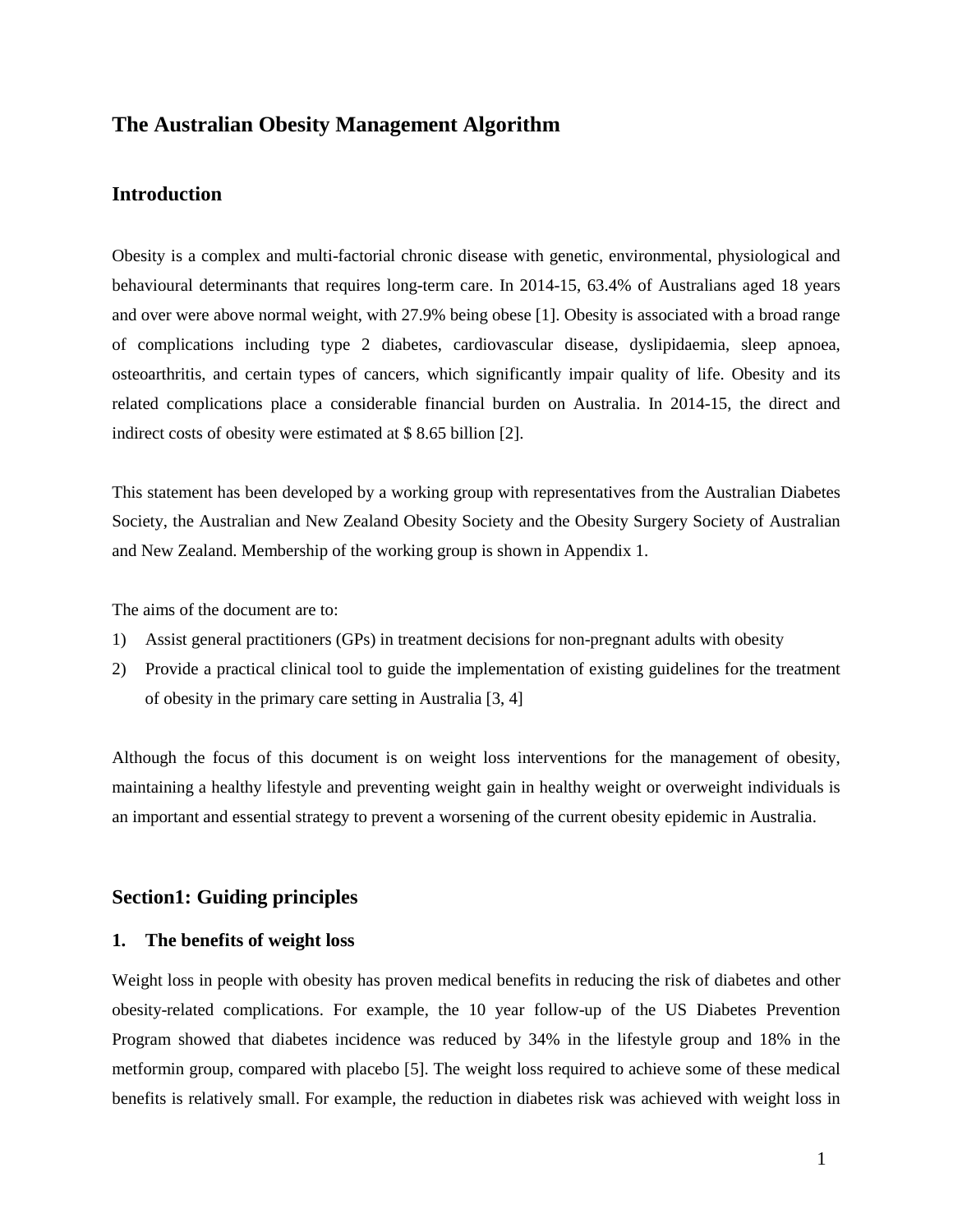the order of 5% [\[3\]](#page-21-2). However for some people with obesity, this degree of weight loss may not meet their cosmetic expectations, despite the potential medical benefits.

## **2. The role of primary care**

Primary care is critical to addressing Australia's obesity problem. Unfortunately there is a common view that little can be done to assist individuals with obesity. This document illustrates that there are viable and effective treatment options but it is important that these are considered in the context that obesity is a complex chronic disease that requires long-term ongoing care, with many similarities to managing diabetes. Management of obesity in primary care requires a personalised approach, often in a shared care arrangement, with regular monitoring and the application of a variety of weight loss strategies, intensified over time if weight loss and health targets are not achieved.

Routine and regular consideration and assessment of weight are essential initial steps that allow identification of:

- individuals whose weight is affecting their health and who may benefit from weight management interventions
- individuals who are gaining weight and require counseling and weight management interventions to prevent further weight gain

Available resources could be better utilised in the management of obesity. For example, individuals with obesity are eligible for Medicare funded enhanced primary care plans including reimbursed allied health visits. In addition, people with type 2 diabetes and Indigenous people are eligible for additional care plan services.

## **3. Weight bias**

Weight bias in obesity care is a common and important obstacle that can interfere with effective obesity treatment. Individuals with obesity face persistent societal stigmatisation, prejudice and discrimination. Unfair treatment or prejudice because of body weight is referred to as "weight bias" and translates into inequities in employment, education and also health-care. Common negative stereotypes include obese individuals being lazy, unmotivated, lacking in self-discipline, less competent and noncompliant. Weight bias negatively affects psychological well-being and physical health. Weight bias is common among healthcare providers with accumulating evidence that individuals with obesity are perceived as lacking self-control, unmotivated to improve health, noncompliant with treatment, and personally to blame for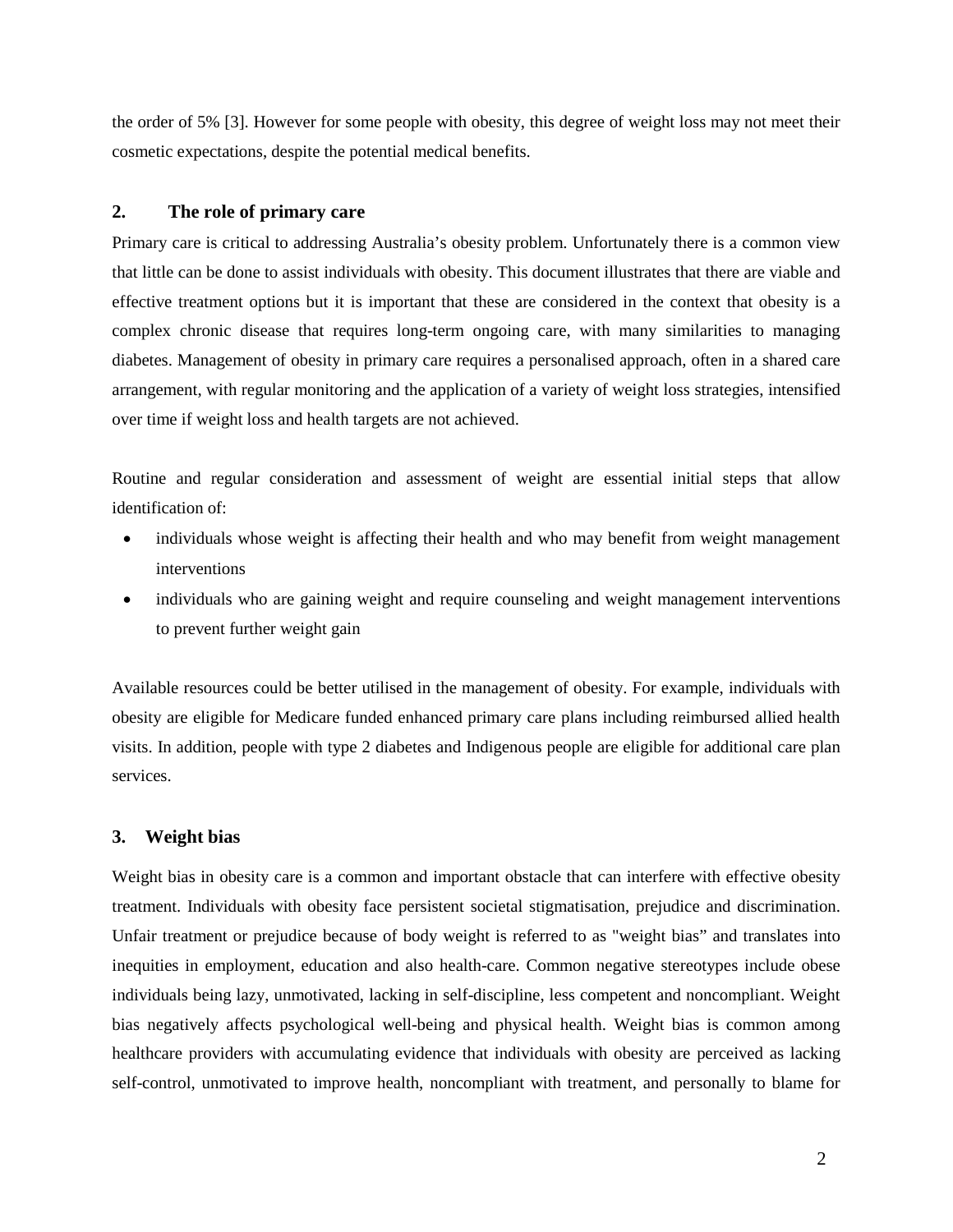their weight [\[6\]](#page-21-5). These attitudes affect outcomes and individuals with obesity who perceive bias from their healthcare providers have less trust in them, experience more difficulty losing weight and avoid preventive health services and medical appointments. Conversely, provider weight bias may result in less desire to help obese compared with thinner individuals. Healthcare professionals with obesity may also be reluctant to give weight loss advice to their patients with overweight and/or obesity. It is important for healthcare professionals to reflect on their attitude towards individuals who are obese and the potential for weight bias.

## **4. A personalised approach**

Weight and weight loss are sensitive issues for many people and most individuals with obesity will have attempted multiple weight loss interventions and may not be ready to make another attempt. Poor body image, low self-esteem, psychological problems and eating disorders such as binge eating and food addiction are common and will impact the effectiveness of treatment options. Health professionals should be aware that measurement of weight may in itself be upsetting for some people. The objective of reducing weight should be discussed at the outset and differing expectations between medical and cosmetic benefits reconciled. This should be used to inform the setting of individual realistic and sustainable weight loss targets according to the treatment selected.

## **Section 2: Treatment options for obesity**

## **1. Lifestyle interventions**

Supervised lifestyle interventions are an essential component of all weight loss strategies. Treatment goals focus on reducing energy intake and increasing energy expenditure. General advice on healthy eating is defined in the Australian Dietary Guidelines and the Australian Guide to Healthy Eating [\[7,](#page-21-6) [8\]](#page-21-7). Similar weight loss can be achieved with diets of different macronutrient content [\[9,](#page-21-8) [10\]](#page-21-9). Involving a multidisciplinary team such as an accredited practicing dietitian, exercise physiologist, lifestyle coach or psychologist should be considered and can be accessed through a chronic care plan. For some individuals, established commercial programs may be appropriate.

## **1.1 Reducing energy intake**

The following are options for reducing energy intake and achieving an energy deficit: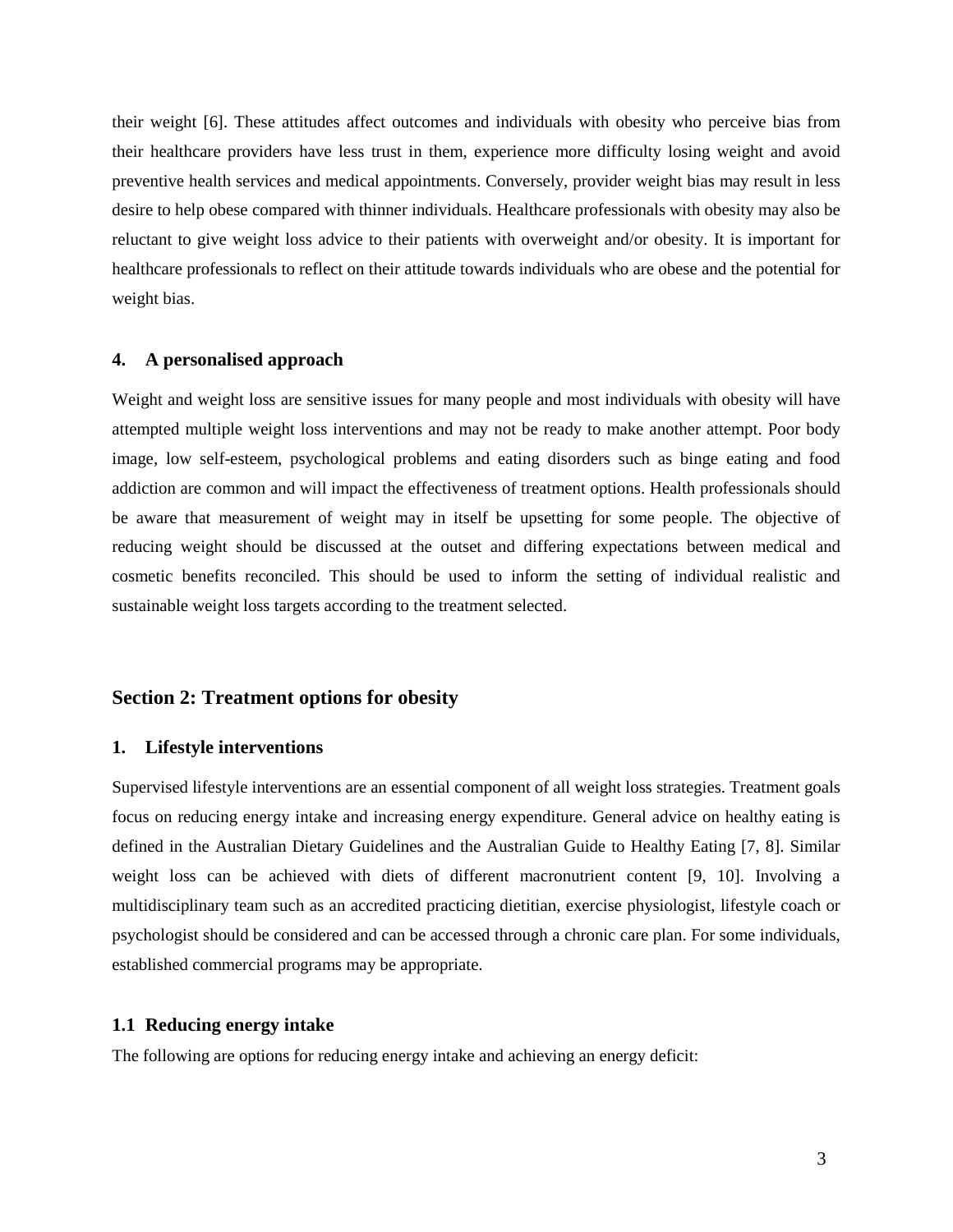#### **1.1.1 Reduced Energy Diet (RED)**

The aim of a RED is to produce a modest energy deficit of 2000-4000 kJ/day (480-960 kcal/day). This can be achieved by encouraging the intake of vegetables, fruit, wholegrains, legumes, nuts, seeds, lean meat, poultry, fish, eggs and low fat milk, cheese and yogurt and by minimising the intake of processed and energy dense foods such as biscuits, cakes, confectionary, pastries, pies, processed meats, commercial burgers, fried foods and chips. The intake of sugar-sweetened drinks, such as fruit juices, soft drinks, and energy drinks, as well as alcoholic drinks should be avoided. Snacking and portion sizes will also need to be reduced. A detailed review of the person's diet will help identify processed and energy dense foods that can be changed to healthier alternatives.

#### **1.1.2 Low Energy Diet (LED)**

The aim of a LED is to reduce total daily energy intake to 4200-5000 kJ (1000-1200 kcal). Generally, a more prescriptive diet is needed to achieve this energy deficit. Specific meal plans can be provided or prepared low energy meals can be obtained from commercial providers. LEDs can also be achieved by substituting one or two meals with one or two specially formulated meal replacements. For individuals who have unsuccessfully tried RED/LED, Very Low Energy Diets should be advised (See Section 1.1.3).

#### **1.1.3 Very Low Energy Diet (VLED)**

The aim of a VLED is to reduce energy intake to less than 3300 kJ/day (800 kcal/day) by substituting meals with formulated meal replacements. VLEDs can be considered as an initial weight loss strategy, when supervised lifestyle interventions have been unsuccessful in reducing weight, or when rapid weight loss is required (e.g. prior to bariatric or general surgery conditional on weight loss). While following a VLED, physical activity should be encouraged. VLEDs are low in carbohydrate, inducing a mild ketosis after 2-3 days that has an anorexic effect. It should be stressed to the individual that VLEDs do not contain pharmacologically-active ingredients.

#### **VLED in practice**

VLEDs are often recommended for 12 weeks. However, VLEDs can be continued for 6-12 months under careful supervision [\[11\]](#page-21-10). The duration of the VLED depends on the person's weight at baseline and the target weight. Medical supervision is required while on a VLED (see section 1.1.3.1). Before starting a VLED, baseline blood tests should be taken and individuals reviewed every 4 to 6 weeks. Individuals may follow a partial or a complete VLED regimen. The partial regimen is the most common program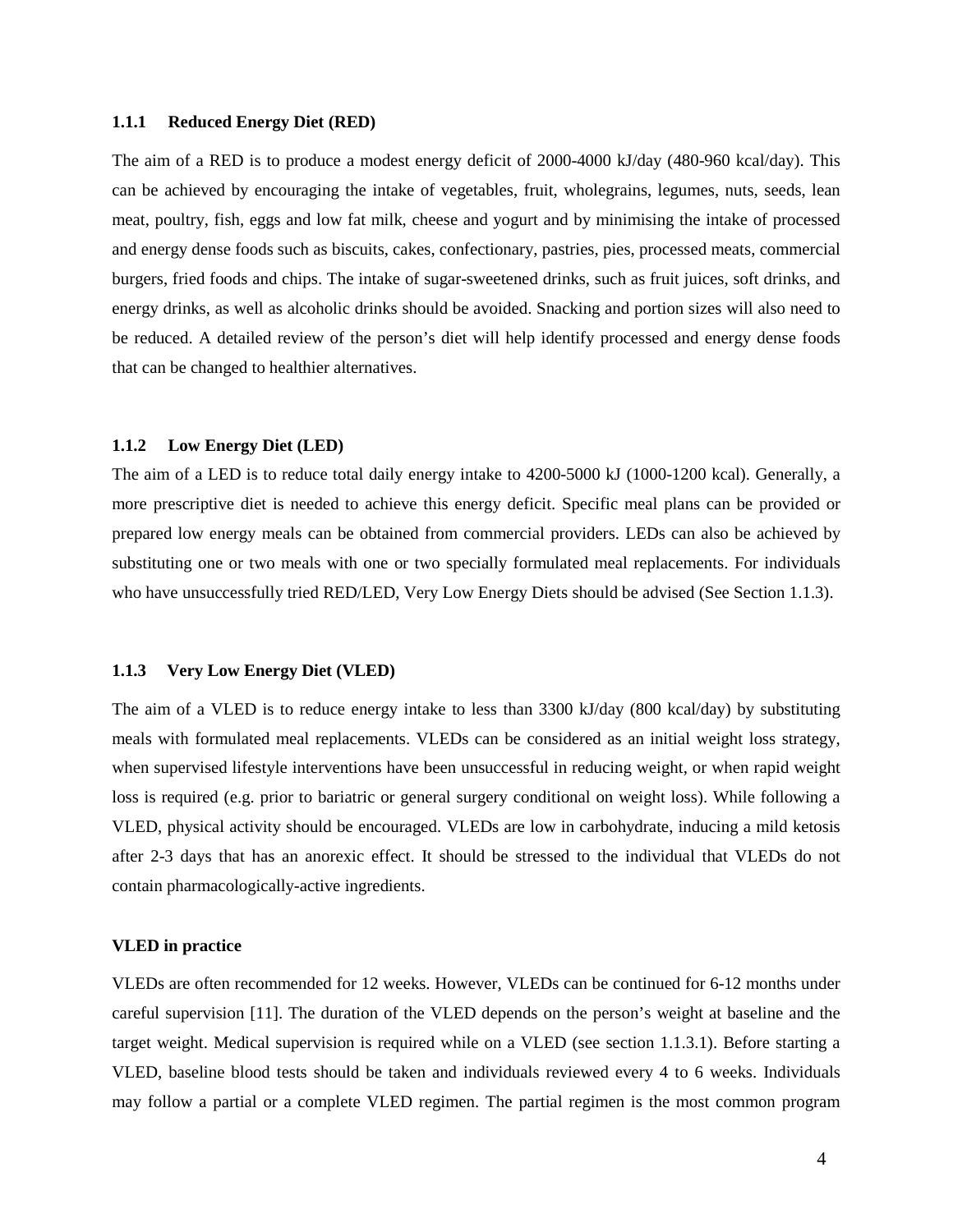recommended and is based on 2 meal replacements per day (typically breakfast and lunch) and 1 serve of lean protein, usually for dinner, with vegetables (Appendix 2). A teaspoon of olive oil should be added to induce contraction of the gall bladder and reduce the risk of gallstones. Water, tea, coffee, and diet drinks are allowed. Milk (other than small quantities in tea or coffee) should be avoided. The complete VLED regimen is based on 3 meal replacements per day, plus vegetables. The choice of the program (partial *vs.* complete) depends on the target weight and the individual's ability to tolerate the VLED.

#### **1.1.3.1 Assessments while on a VLED**

- **Baseline assessments:** weight and waist circumference; biochemistry (electrolytes, creatinine, liver function tests, fasting glucose, lipids, uric acid) and haematology (full blood count, iron studies) predominantly for comparison with subsequent tests after commencing the VLED.
- **Progress assessment:** weight and waist circumference; blood pressure (lying and standing); periodic biochemistry and haematology. Consider discontinuing VLED if abnormalities develop (eg electrolyte abnormality, anaemia).

#### **1.1.3.2 Contraindications to VLED**

- Pregnancy or lactation
- Severe psychological disturbance (e.g. unstable anxiety disorders, major depression), alcoholism or drug dependence
- Recent myocardial infarction, cerebrovascular event or unstable angina
- Porphyria
- Age > 65 years (VLED in this age group should be advised with caution)

#### **1.1.3.3 Special Groups**

- *Diabetes on insulin or sulphonylureas:* Doses of sulphonylurea or insulin should be reduced by 50% on commencement of the VLED. Subsequent dosage adjustment (either increase or decrease) are based on frequent structured self-monitoring of blood glucose. It should be stressed that if hypoglycaemia occurs, it takes precedence over the diet and must be treated with appropriate carbohydrate ingestion.
- *Chronic kidney disease:* Individuals with an estimated glomerular filtration rate (eGFR)<60  $mL/min/1.73m<sup>2</sup>$  need closer supervision and should have electrolytes assessed more frequently. Special precaution and consideration is needed in individuals with eGFR<30 mL/min/1.73m<sup>2</sup>.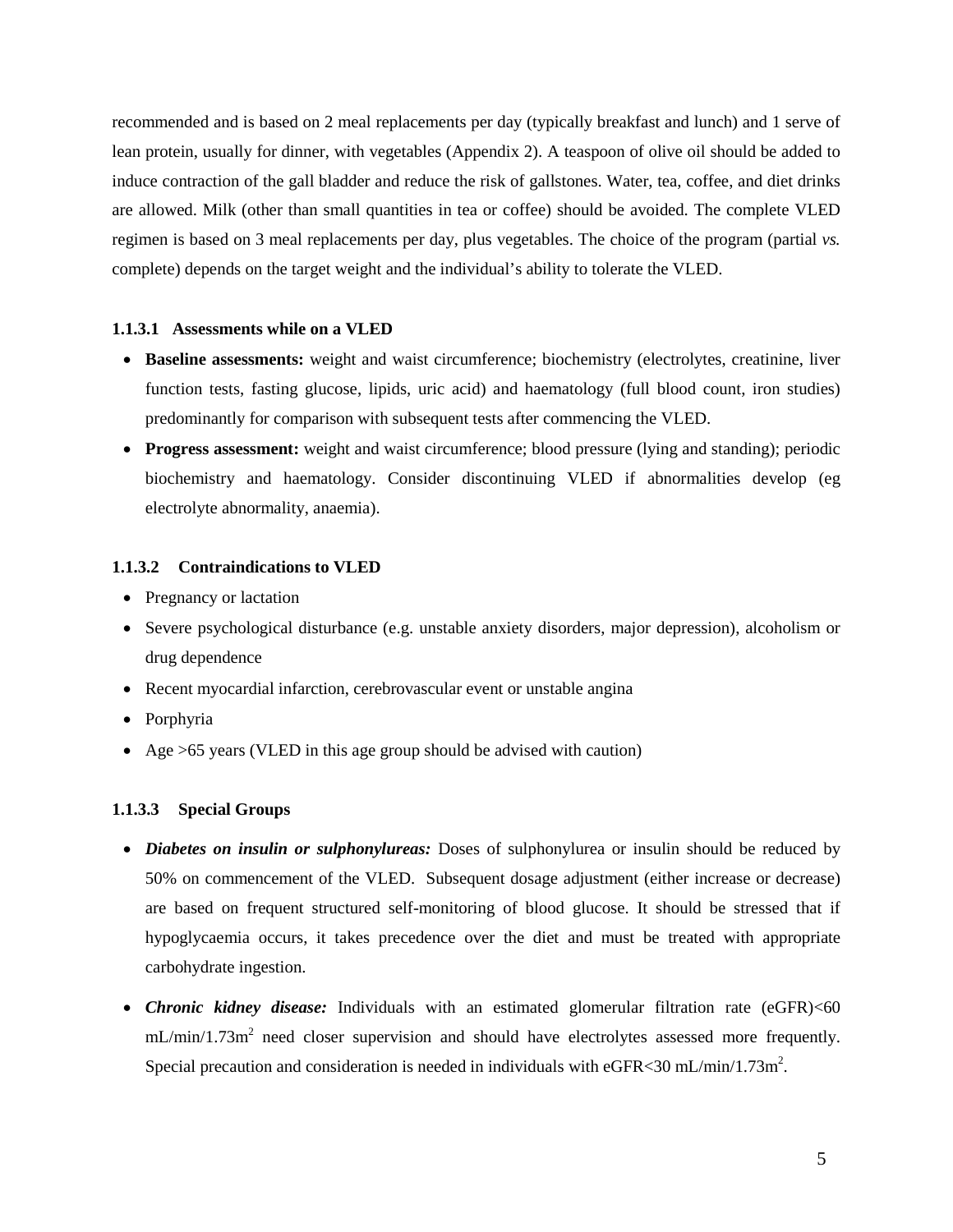• *Taking Warfarin:* The diet increases vegetable intake and may alter the international normalised ratio (INR). Individuals on Warfarin should be instructed to test INR one week after commencing the VLED in order to adjust the warfarin dose. The absolute quantity of green vegetables is not the issue, rather the level of intake must be kept constant throughout the VLED.

#### **1.1.3.4 Weight loss response and maintenance after a VLED**

Individuals are considered to be responding to the VLED if they lose on average 1.0 to 1.5 kg per week. Once the target weight is reached, individuals are weaned off the VLED and food is progressively reintroduced over a period of 8 weeks. For individuals following the complete VLED, the usual plan is to transition to 2 meal replacements and one meal of food per day for 4 weeks, followed by 4 weeks with 1 meal replacement and 2 meals of food per day. After 8 weeks, the individual should be following the standard healthy diet (refer to Australian Guide to Healthy Eating), but due to metabolic adaptation [\[12\]](#page-21-11), caloric intake must remain lower than at baseline and physical activity maintained, otherwise weight will be rapidly regained. Weight should be monitored at monthly intervals. Weight loss maintenance may include intermittent periods of VLED (either 2 weeks every 3 months or triggered by reaching agreed action weight) or the use of commercial weight loss programs. Some weight regain is normal, expected and physiological, requiring continued intensive phases for most individuals. If more than approximately 3 kg of the weight lost is regained [\[3\]](#page-21-2), consider restarting the VLED with the addition of pharmacotherapy [\[13\]](#page-21-12).

#### **1.1.3.5 VLED non-responders**

If no weight is lost or less than 1.0 kg is lost per week over 4 weeks, review the person's adherence to the VLED or other factors that may be affecting weight loss. If there are no remedial factors, pharmacotherapy should be added to the VLED.

#### **1.2 Increasing energy expenditure**

Regular physical activity is essential for well-being and to address obesity-related complications. All adults are recommended to follow the guidelines for physical activity [\[14,](#page-21-13) [15\]](#page-21-14). People with musculoskeletal problems may need alternative forms of exercise, such as water-based activities. Individuals with cardiovascular or respiratory disease may also need a gentler regimen. These people may benefit from seeing an exercise physiologist or engaging in community based programs.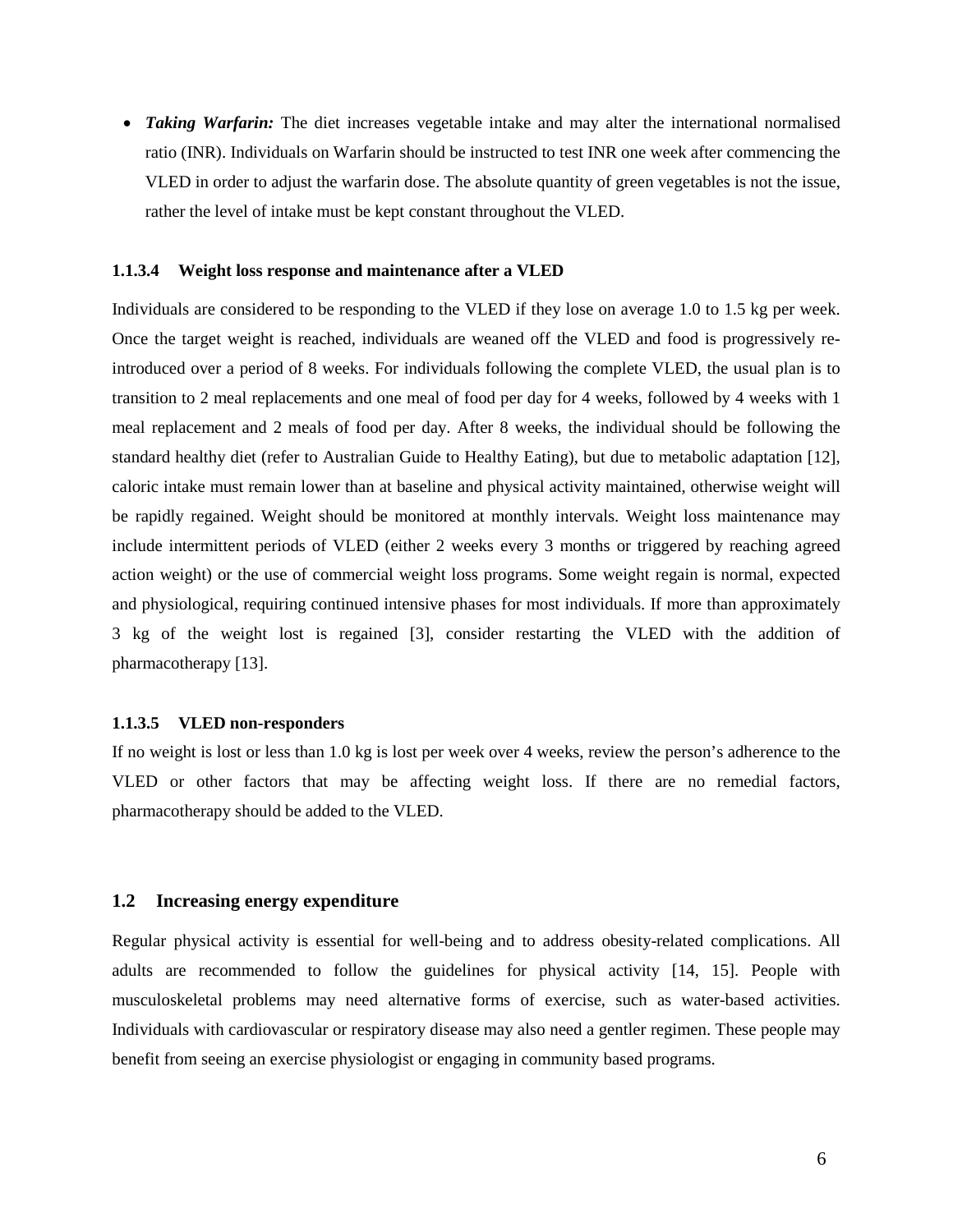## **2. Pharmacotherapy (Table 1)**

Weight loss pharmacotherapy may be useful in assisting with the initial weight loss, to maintain weight loss at the end of a VLED or to prevent weight regain. While weight loss pharmacotherapy will usually be required on a long-term basis, data on long-term safety and effectiveness of weight loss medication are limited. Only three drugs have been approved by the TGA for the treatment of obesity in Australia, Phentermine, Orlistat and Liraglutide.

## **2.1 TGA approved pharmacotherapy**

## **Phentermine (Duromine®, Metermine®)**

Phentermine, delivered in a slow release resin complex, is a centrally acting adrenergic agonist that suppresses appetite [\[16,](#page-21-15) [17\]](#page-21-16). Side effects include tachycardia, hypertension, insomnia and dry mouth. Phentermine should not be used with anti-depressant drugs or in individuals with coronary artery disease, arrhythmias or uncontrolled hypertension because of its cardiac stimulant actions. Phentermine is registered for short-term use (12 weeks) as an adjunct to dietary management of obesity. In conjunction with a hypocaloric diet, weight reduction of 5-10% is achieved by 12 weeks of treatment [\[16\]](#page-21-15). The longer-term safety of phentermine has been evaluated in the SEQUEL trial in which combined phentermine and topiramate (Qysmia) was continued for 2 years [\[18\]](#page-21-17).

#### **Orlistat (Xenical®)**

The primary action of Orlistat is to inhibit pancreatic and gastric lipase, reducing fat absorption by 30%. Side effects include steatorrhoea, oily spotting and flatulence if more than 30g of fat is consumed. Another potential complication of long-term use of this agent is deficiency of fat-soluble vitamins A, D, E and K, and the development of oxalate kidney stones. In conjunction with lifestyle intervention, results from the XENDOS study reported a weight loss of 10.6 kg at 1 year and 5.8 kg at 4 years in the Orlistat group compared to 6.2 kg and 3.0 kg weight loss in the placebo group, respectively. A 37% reduction in progression to type 2 diabetes was also reported in the Orlistat group [\[19\]](#page-22-0). The safety of Orlistat has been established over the 4 years of the XENDOS study.

## **Liraglutide 3 mg (Saxenda®)**

Liraglutide is a once-daily glucagon-like peptide-1 (GLP-1) receptor agonist that slows gastric emptying and suppresses appetite. The starting dose is 0.6 mg daily by subcutaneous injection, with a weekly increment of 0.6 mg to minimise gastrointestinal side effects. While the recommended daily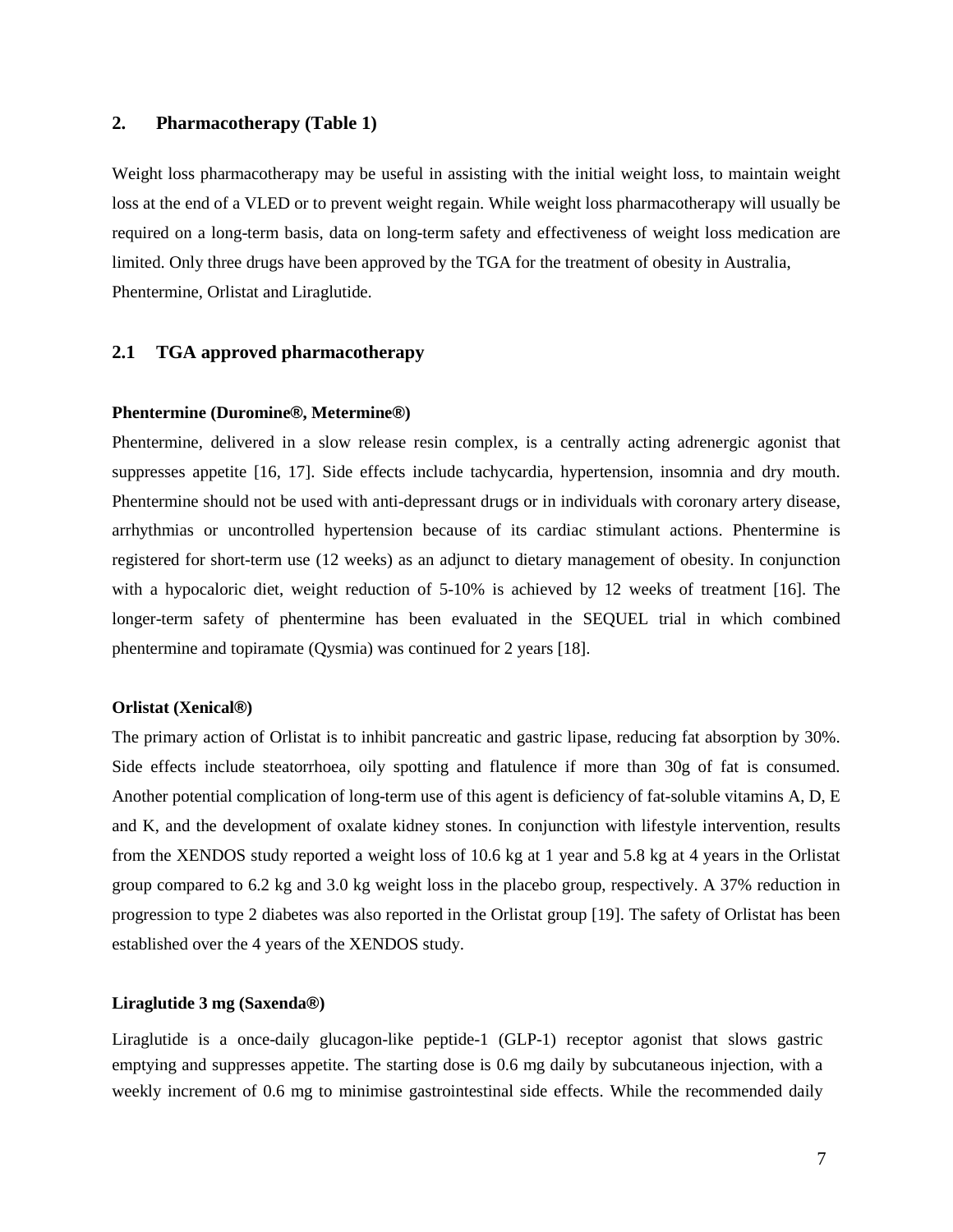dose is 3.0 mg, which is also the maximum dose, some patients may achieve good weight loss with lower doses. Since Liraglutide is a blood glucose-lowering medication, other glucose-lowering medications may need to be adjusted in people with diabetes. Common adverse effects include nausea, vomiting and diarrhoea, which can be reduced by slowing the dose escalation schedule. There is an increased risk of gall-stones and cholecystitis requiring cholecystectomy independent of weight loss. While occurring very rarely, there also appears to be an increased risk of pancreatitis [\[20\]](#page-22-1). Results from the SCALE trial, a 56-week placebo-controlled trial, demonstrated that treatment with Liraglutide 3 mg, in combination with lifestyle intervention, resulted in a mean weight loss of 8% compared to 2.6% in the placebo group [\[20\]](#page-22-1). Recent results from the LEADER Study, investigating the long-term effects of Liraglutide 1.8 mg in people with type 2 diabetes, demonstrated superior cardiovascular outcomes compared with placebo [\[21\]](#page-22-2). However, there are no hard outcome data for the weight loss recommended dose of 3 mg.

#### **2.2 Off Label Pharmacotherapy**

Other medications not approved by TGA for weight loss therapy are being used off label in Australia for the management of obesity by experienced practitioners in obesity care.

#### **Topiramate**

Topiramate is an anticonvulsant drug currently available in Australia on authority for difficult to control epilepsy and migraine. The drug has a powerful appetite suppressant effect, resulting in weight loss. A meta-analysis of 10 randomised controlled trials of at least 16 weeks duration concluded that the Topiramate-treated group had additional weight loss of 5.3 kg compared with the placebo-treated group [\[22\]](#page-22-3). An Australian trial program has established the use of Topiramate in the management of obesity [\[23\]](#page-22-4). Effective doses are between 25 and 100 mg per day. Side effects include depression, difficulty concentrating, paraesthesia (common) and closed angle glaucoma (rare). This medication can be considered for use "off label" in the management of individuals with obesity when other medications have been ineffective or are contraindicated. A thorough knowledge of side-effects, precautions and contraindications of Topirimate are essential and individuals need to be counselled appropriately.

## **Combined low dose Phentermine and Topiramate**

The combination of these two monotherapies is useful for weight loss maintenance. An Australian study investigating the safety, tolerability and efficacy of the combination showed that in about 40% of the subjects, the combination was not well tolerated predominantly due to Topiramate (25 mg mane) side effects. In those who tolerated the combination, the weight loss achieved with a VLED (10% weight loss) was maintained over a mean duration of pharmacotherapy of 10 months. A group of subjects who continued Phentermine-Topiramate for 22 months had a further mean weight loss of 6.7 kg [\[23\]](#page-22-4).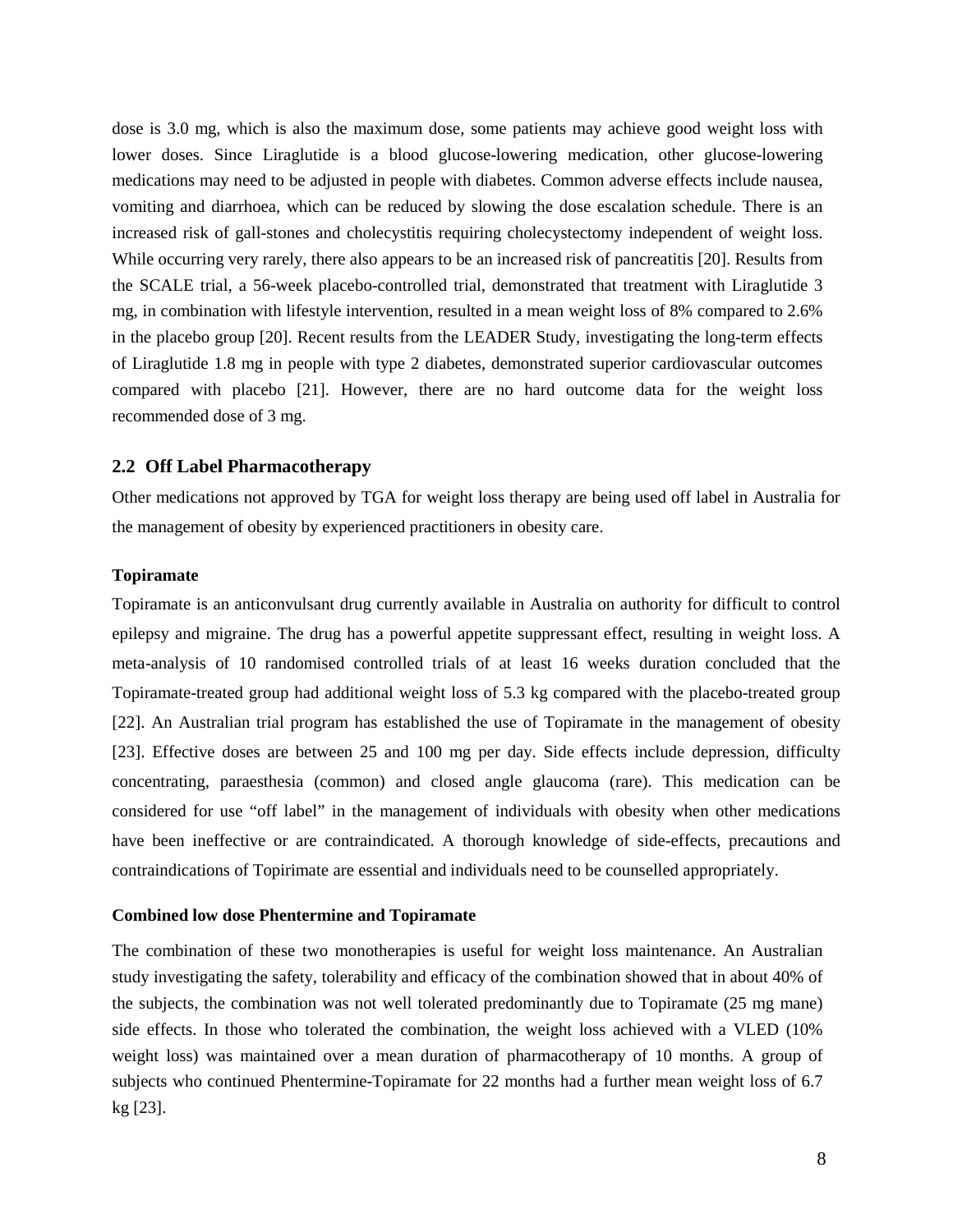| <b>Table 1</b> | <b>Pharmacotherapy for the treatment of obesity</b> |
|----------------|-----------------------------------------------------|
|----------------|-----------------------------------------------------|

| <b>Drug</b>                                                | <b>Phentermine</b><br><b>Duromine®</b><br><b>Metermine®</b>                                                            | <b>Orlistat</b><br><b>Xenical<sup>®</sup></b>        | Liraglutide<br><b>Saxenda®</b>                                                   | <b>Topiramate</b>                                                                                          | <b>Phentermine-</b><br><b>Topiramate</b>                                                                                                                                   |
|------------------------------------------------------------|------------------------------------------------------------------------------------------------------------------------|------------------------------------------------------|----------------------------------------------------------------------------------|------------------------------------------------------------------------------------------------------------|----------------------------------------------------------------------------------------------------------------------------------------------------------------------------|
| <b>TGA</b> status                                          | Approved                                                                                                               | Approved*                                            | Approved                                                                         | <b>Not Approved</b>                                                                                        | <b>Not</b><br>Approved                                                                                                                                                     |
| <b>Available doses</b>                                     | $15 - 30 - 40$ mg                                                                                                      | 120 mg                                               | $0.6 - 3$ mg                                                                     | $25 - 50 - 100$ mg                                                                                         | Phe. $15 \text{ mg}$<br>Top. $12.5 - 25$ –<br>$50 - 100$ mg                                                                                                                |
| <b>Starting dose</b>                                       | 15-30 mg<br>mane                                                                                                       | $120$ mg<br>tds                                      | 0.6 mg daily                                                                     | $12.5$ mg mane                                                                                             | Phe 15 mg mane<br>Top. 12.5 mg<br>mane                                                                                                                                     |
| <b>Dosage form</b>                                         | Tablet                                                                                                                 | Tablet                                               | Injection                                                                        | Tablet                                                                                                     | Tablet                                                                                                                                                                     |
| <b>Maximal dose</b>                                        | 40 mg mane                                                                                                             | $120$ mg<br>tds                                      | 3.0 mg daily                                                                     | $50$ mg bd                                                                                                 | Phe. $15 \text{ mg}$<br>mane<br>Top. 50 mg<br>bd                                                                                                                           |
| <b>Contraindications</b>                                   | Severe<br>hypertension<br>Cardiac disease<br>Glaucoma<br>History of drug<br>abuse<br><b>MAO</b> inhibitors<br>SSRI use | Anorexia<br>Pregnancy<br>Vitamin<br>deficiency       | History of<br>Pancreatitis<br><b>or</b><br>medullary<br>cell thyroid<br>cancer   | Glaucoma<br><b>Renal Stones</b><br>Pregnancy (if used<br>for weight loss)                                  | Severe<br>hypertension<br>Cardiac disease<br>Glaucoma<br>History of drug<br>abuse<br><b>MAO</b> inhibitors<br>SSRI use<br>Glaucoma<br>Renal stones                         |
| <b>Side effects</b>                                        | Hypertension<br>Tachycardia<br>Insomnia<br>Restlessness<br>Dry mouth<br>Diarrhoea/<br>constipation                     | Steatorrhoea<br>Fat soluble<br>vitamin<br>deficiency | Nausea<br>Vomiting<br>Diarrhoea<br>Constipation<br>Pancreatitis<br>Cholecystitis | Paraesthesia<br>Confusion<br>Memory loss<br>Glaucoma<br>Renal stones<br>Nausea<br>Vomiting<br>Pancreatitis | Hypertension<br>Tachycardia<br>Insomnia<br>Restlessness<br>Dry mouth<br>Diarrhoea/<br>constipation<br>Paraesthesia<br>Confusion<br>Memory loss<br>Glaucoma<br>Renal stones |
| <b>Cost of medication</b><br>Dose<br>No./day<br>Cost/month | $40 \text{ mg}^1$<br>\$125.0                                                                                           | $120 \text{ mg}^1$<br>3<br>\$107.20                  | 3 <sub>mg</sub><br>1<br>\$387                                                    | $50 \text{ mg}^1$<br>$\overline{2}$<br>\$28.0                                                              | Phe.<br>Top.<br>$15 \text{ mg}^1$<br>$50 \text{ mg}^1$<br>2<br>1<br>\$119.50                                                                                               |

 $\mathcal{L}_{\mathcal{A}}$ ┸  $\perp$  $\perp$ Mane, in the morning; tds, 3 times per day; bd, twice a day; MAO, monoamine oxidase; SSRI, selective serotonin reuptake inhibitors. TGA, Therapeutic Goods Administration. \*Available through the veteran system. <sup>1</sup>Estimated price from pharmacy websites. The estimates of price per month are calculated by dividing the cost by the number of tablets per script, multiplied by the dose/day. Prices listed as July 2016.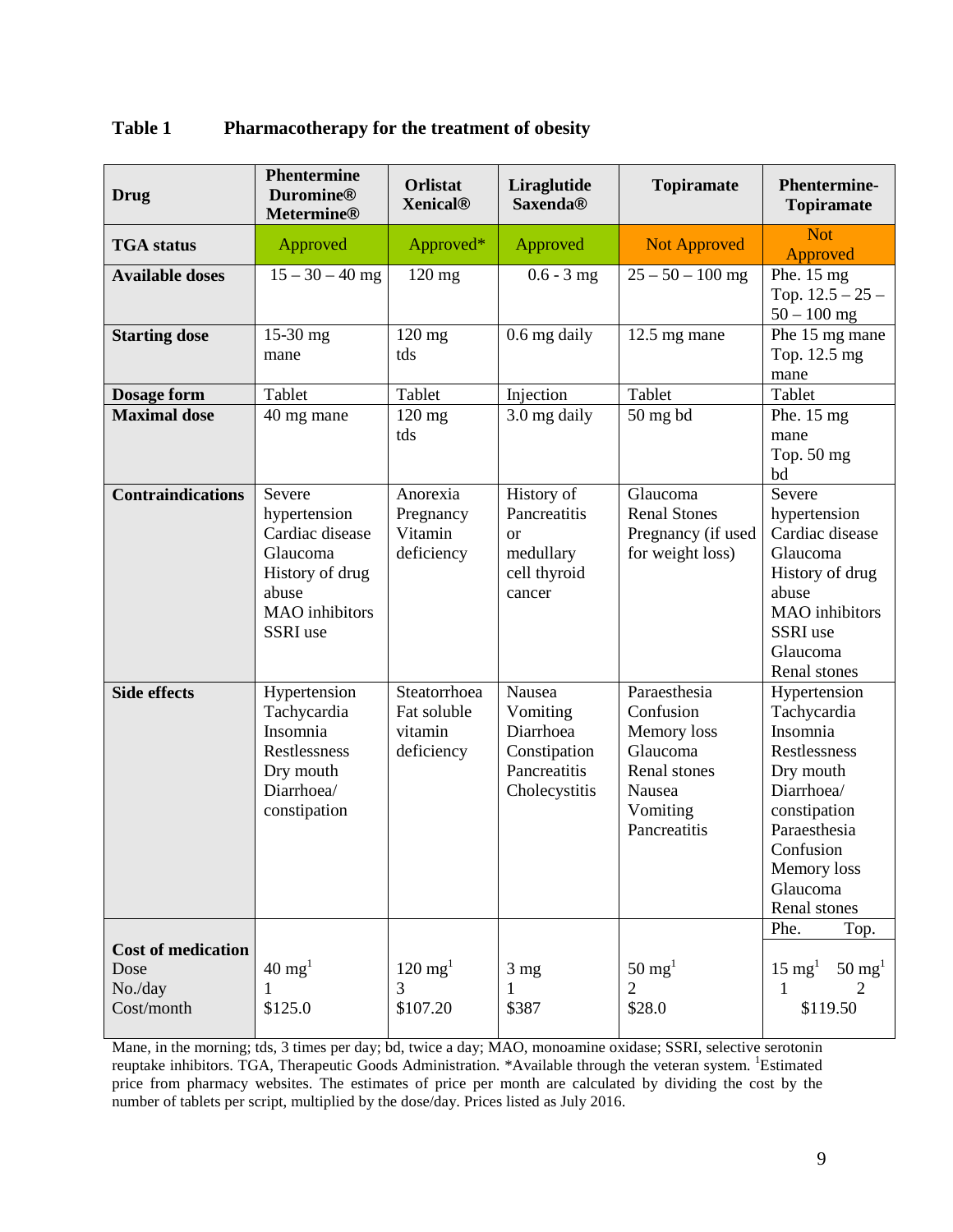## **3. Bariatric surgery**

Bariatric surgery remains the most efficacious weight loss intervention in individuals with obesity. Bariatric surgery should be considered as part of a comprehensive treatment delivered by a multidisciplinary team including GPs, physicians, surgeons, dietitians and psychologists. The potential benefits of surgery need to be assessed for each individual by suitably trained and experienced practitioners and balanced against the individual risk profile. Components of successful bariatric surgery care include an informed patient, tailored operation, committed multi-professional team care and longterm follow up. All individuals considered for bariatric surgery need a careful risk to benefit assessment and optimisation of health prior to surgery. Not all individuals in whom surgery is a potential treatment option will be suitable for surgery, especially if they have multiple and advanced complications. These people should be referred to multidisciplinary tertiary institutions for ongoing care. It is beyond the scope of this document to provide a detailed description of available bariatric surgical procedures, however these are available in the 2013 NHMRC Guidelines [\[3\]](#page-21-2).

The NHMRC clinical practice guidelines for the management of overweight and obesity state that, taking into account the individual situation, bariatric surgery may be considered for adults with [\[3\]](#page-21-2)

- BMI >40 kg/m<sup>2</sup>
- BMI > 35 kg/m<sup>2</sup> and comorbidities that may improve with weight loss
- BMI > 30 kg/m<sup>2</sup> who have poorly controlled type 2 diabetes and are at increased cardiovascular risk

Recently, the Australian Diabetes Society has endorsed the  $2<sup>nd</sup>$  Diabetes Surgery Summit meeting guidelines [\[24\]](#page-22-5) on metabolic surgery as a treatment option for individuals with type 2 diabetes which state that:

- Metabolic surgery is recommended for individuals with:
	- o BMI  $\geq$ 40 kg/m<sup>2</sup> regardless of the level of glycaemic control or complexity of glucose lowering regimens
	- o BMI 35.0–39.9 kg/m<sup>2</sup> with inadequate glycaemia control despite lifestyle and optimal medical therapy
- Metabolic surgery should be considered in individuals with BMI 30.0–34.9 kg/m<sup>2</sup> with inadequately controlled hyperglycaemia despite optimal medical treatment by either oral or injectable medications (including insulin).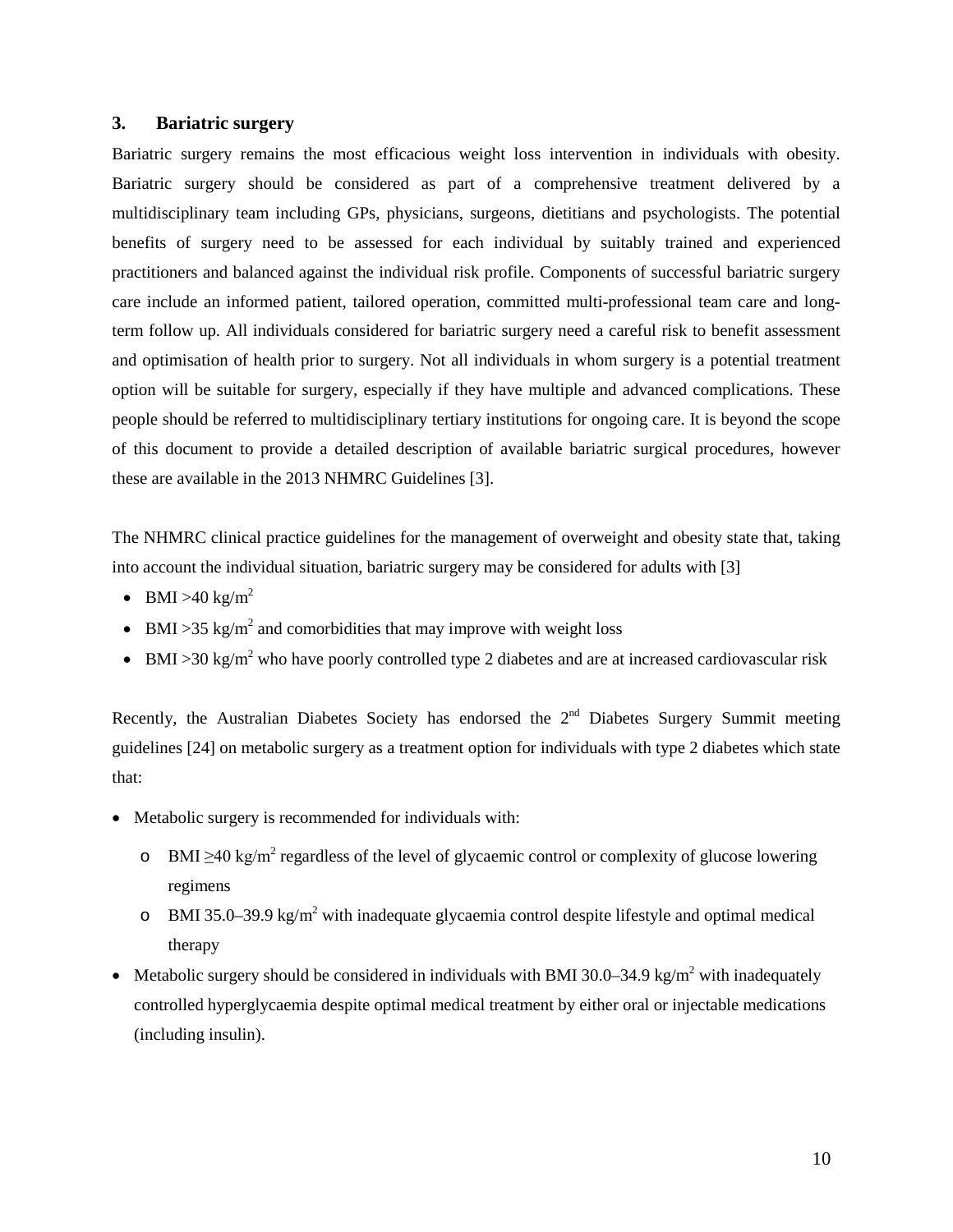## **Section 3: Algorithm for the management of obesity**

## **Figure 1 Australian algorithm for the management of obesity**



## **Application of the algorithm**

The first step in the application of the algorithm is a baseline assessment and categorisation of individuals for treatment guidance based on BMI and the presence of obesity-related complications.

## **1. Baseline assessment**

## **1.1 Categorise the obesity**

The algorithm considers two categories of BMI: BMI 30-40 kg/m<sup>2</sup> and BMI >40 kg/m<sup>2</sup>. While BMI has some limitations it remains a useful measure for guiding management decisions. It is well documented that the association between BMI and fat distribution differs across populations. Asian and Australian Aboriginal populations are characterised by higher adiposity for a given BMI [\[25,](#page-22-6) [26\]](#page-22-7). As such, the lower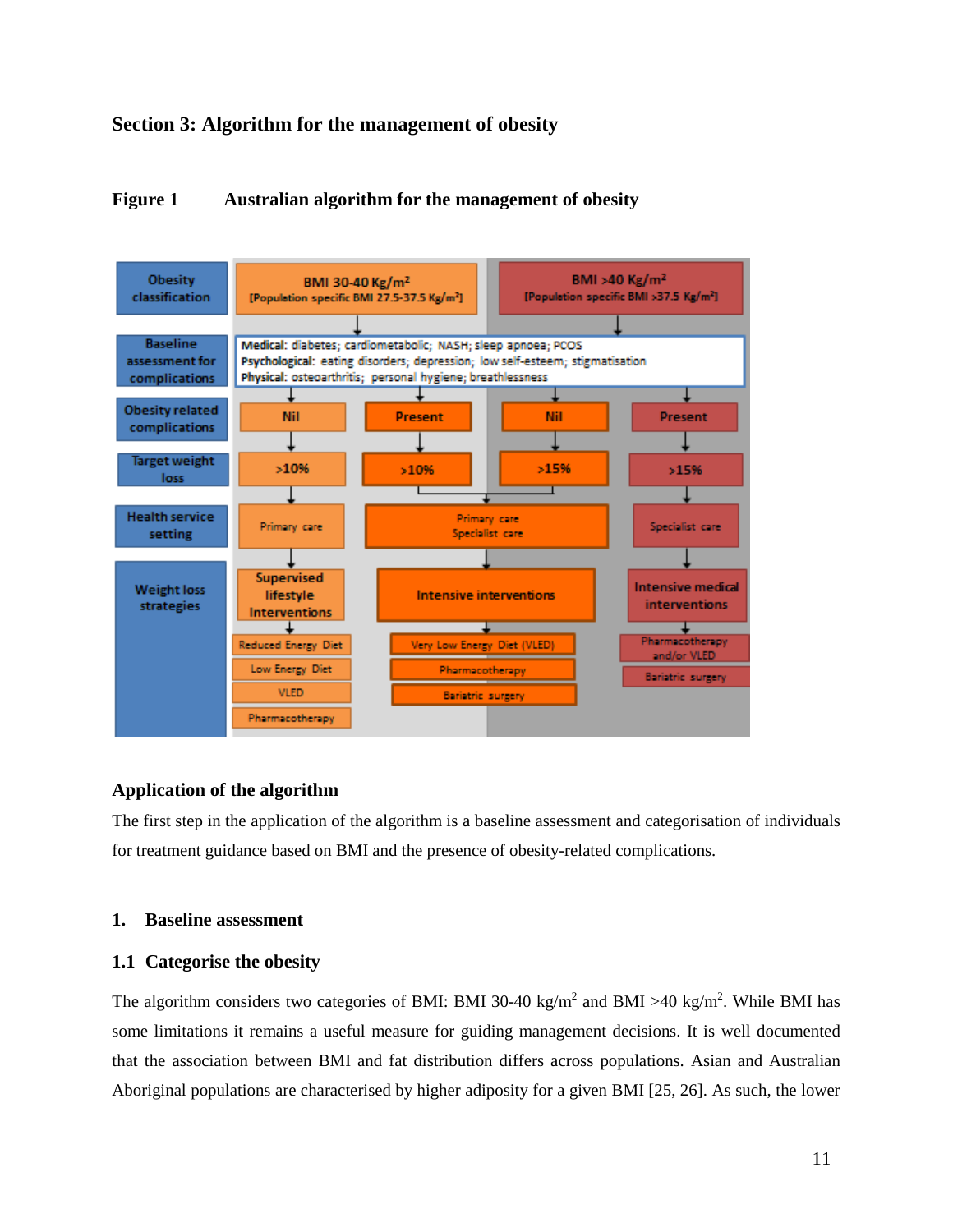BMI cut-offs for overweight and obesity recommended for Asian populations could also be considered for Aboriginal populations (**Table 2**).

| <b>Classification</b>  | <b>General population</b> | <b>Population-specific</b> |  |
|------------------------|---------------------------|----------------------------|--|
|                        | <b>BMI</b> ( $kg/m2$ )    | <b>BMI</b> $(kg/m^2)^*$    |  |
| Normal range           | $18.5 - 24.9$             | $18.5 - 22.9$              |  |
| Overweight             | $25.0 - 29.9$             | $23.0 - 27.49$             |  |
| <b>Obese class I</b>   | $30.0 - 34.9$             | $27.5 - 32.4$              |  |
| <b>Obese class II</b>  | $35 - 39.9$               | $32.5 - 37.4$              |  |
| <b>Obese class III</b> | >40                       | >37.5                      |  |

#### **Table 2 The classification of weight by BMI**

\* Cut-offs apply to Asian population but could be used for Australian Aboriginal populations

## **1.2 Assess for obesity-related complications**

Assessment of obesity-related complications provides additional guidance for the treatment pathway. Complications are grouped under medical, psychological and those causing physical limitations. The majority of individuals with a BMI  $>40 \text{ kg/m}^2$  will have obesity-related complications. Some complications are more responsive to weight loss including type 2 diabetes, non-alcoholic steatohepatitis (NASH), polycystic ovary syndrome (PCOS) and hypertension and will benefit most from weight loss treatment. Although there are various systems to stage obesity, this algorithm adopts a simplified approach to obesity staging. Given the chronic nature of obesity, assessment of obesity-related complications needs to be ongoing and repeated at regular intervals.

## **2. Set weight loss targets**

The algorithm provides a general weight loss target of  $>10\%$  in individuals with BMI 30-40 kg/m<sup>2</sup> and  $>15\%$  in individuals with BMI  $>40$  kg/m<sup>2</sup>. These targets are indicative only and personalised weight loss targets should be set between the clinician and the individual with obesity. As noted earlier, lesser degrees of weight loss can still have medical benefits, especially in the prevention of diabetes.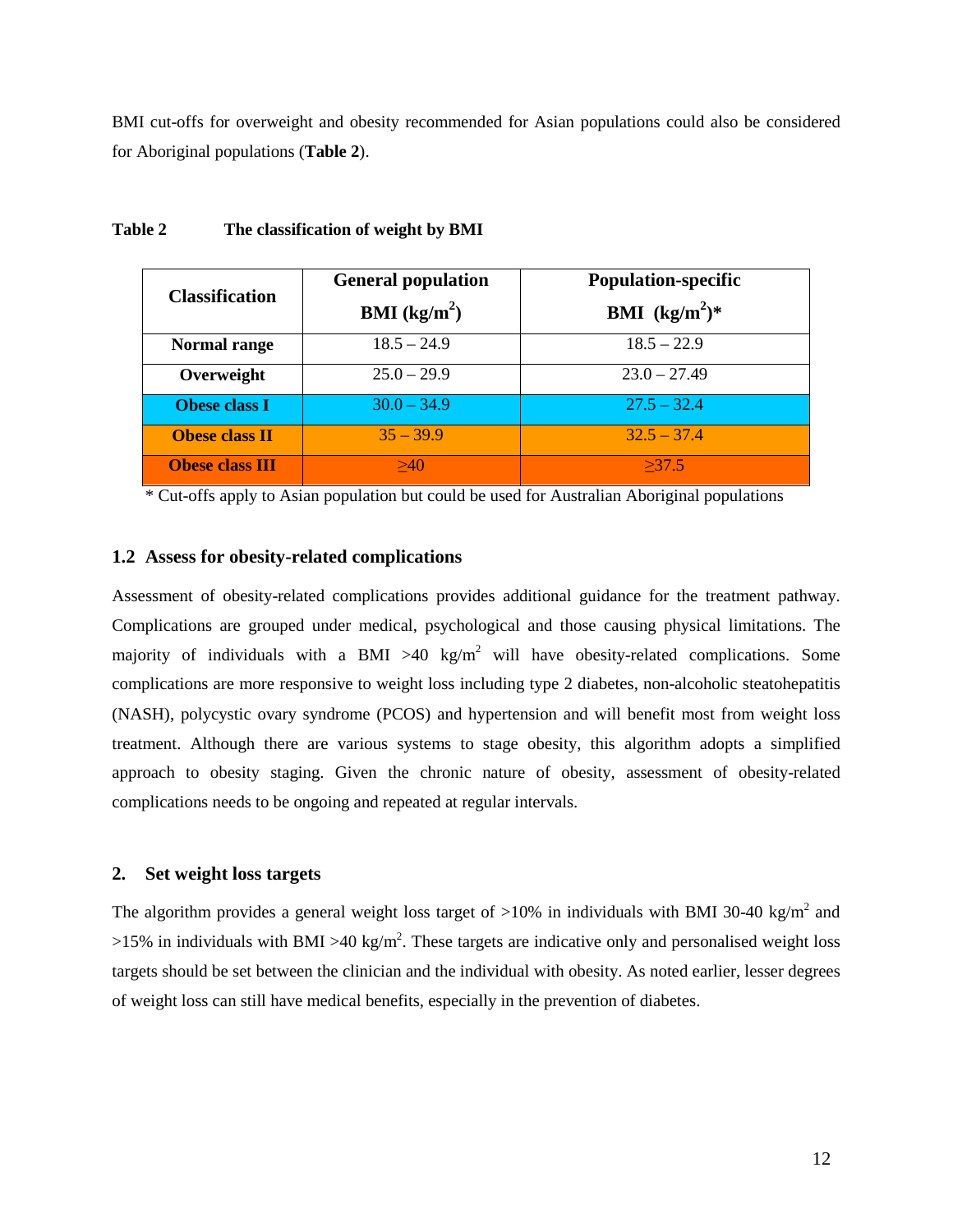## **3. Utilising Health Services**

The management of obesity requires a multidisciplinary team and a long-term chronic disease approach. The algorithm suggests that primary care is ideally placed to manage the care of individuals with BMI 30-  $40 \text{ kg/m}^2$  without obesity-related complications. Shared care arrangements between GPs and specialist services should be considered for people with BMI 30-40 kg/m<sup>2</sup> with complications or BMI >40 kg/m<sup>2</sup> without complications. Finally, individuals with BMI >40 kg/m<sup>2</sup> with complications should be considered for referral to specialist care.

## **4. Weight loss strategies**

## **4.1 Management of individuals with BMI 30-40 kg/m2 without complications (Figure 2)**

Supervised lifestyle intervention is the mainstay of management for individuals with BMI 30-40 kg/m<sup>2</sup> without established complications. Initially this includes a reduced energy diet or a low energy diet, combined with a program to increase regular physical activity. Referral to multidisciplinary care such as an accredited practicing dietitian, exercise physiologist, lifestyle coach or an established commercial weight loss program can be considered.

If weight loss is insufficient or weight regain is experienced, a VLED can be considered or a RED/LED can be combined with pharmacotherapy.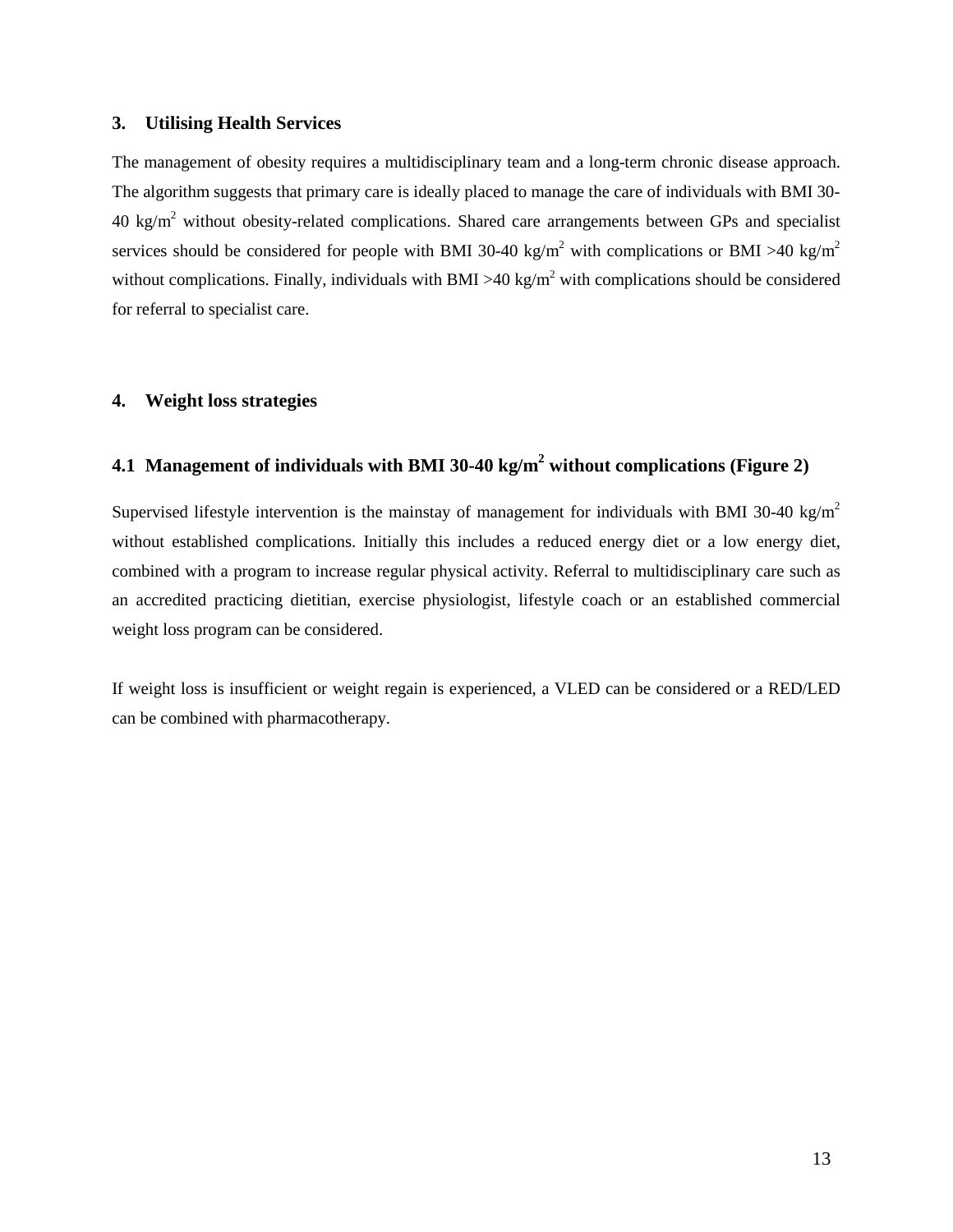# **Figure 2 BMI 30-40 kg/m2 without obesity-related complications**

## **Management Flow Diagram**



# **4.2 Management of individuals with BMI 30-40 kg/m2 with obesity-related complications OR BMI >40 kg/m2 without complications (Figure 3)**

This group of individuals requires more intensive interventions. Three main options are available and the choice of therapies should be guided by previous weight loss interventions and response.

**1. VLED** is an initial option for individuals who have not tried this previously and are willing to use meal replacements. If effective in achieving adequate weight loss, the meal replacements can be reduced and the diet can be replaced with a weight maintenance diet. If weight is regained the VLED can be reintroduced.

**2. Pharmacotherapy** can be considered in individuals who do not have an adequate initial response to the VLED, or who regain weight once the VLED is relaxed.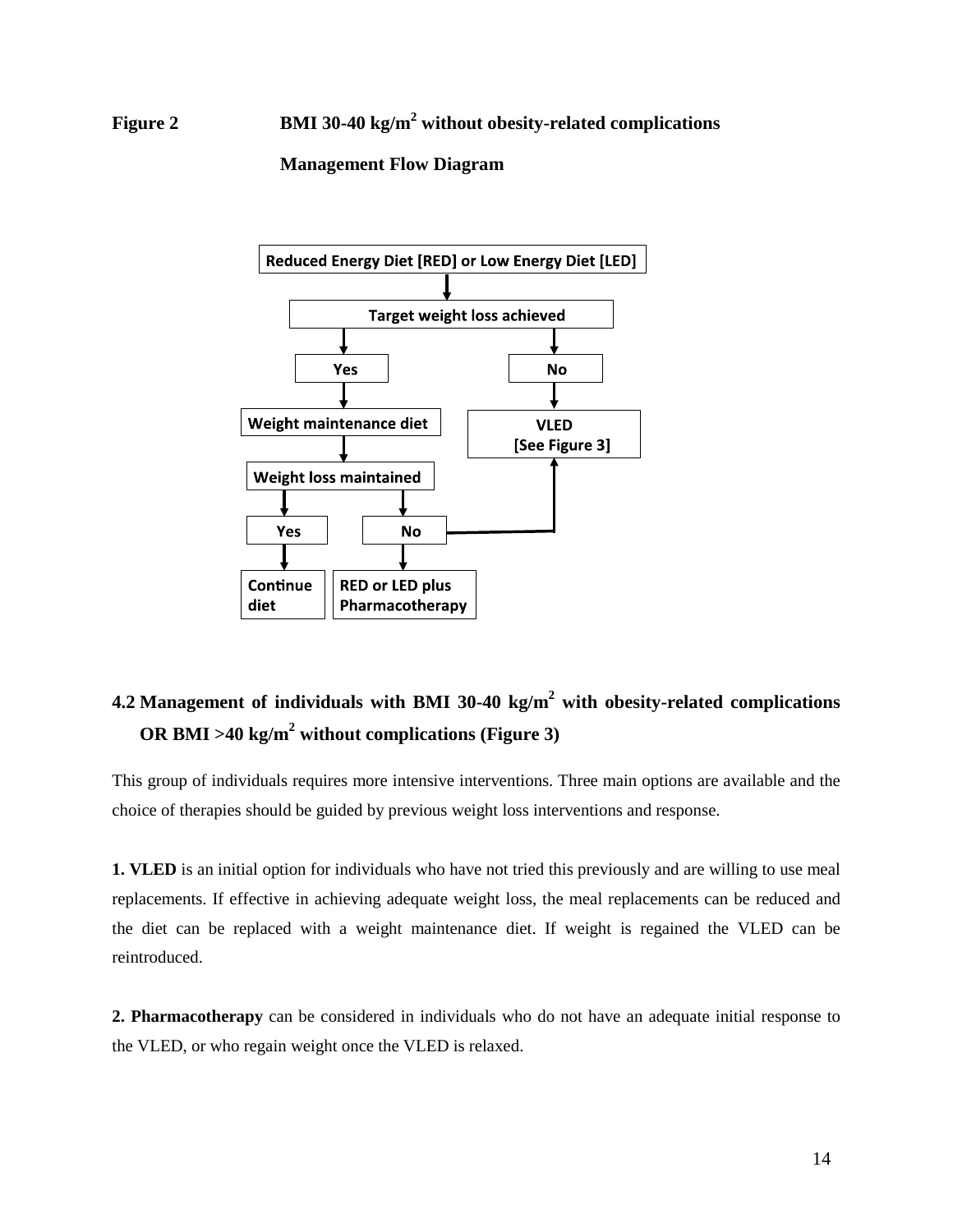**3. Bariatric surgery** is an option for individuals who do not respond to the VLED plus pharmacotherapy, or who have previously tried this approach without success, or who have type 2 diabetes.

**Figure 3 BMI 30-40 kg/m2 with obesity-related complications or BMI >40 kg/m2 without obesity-related complications Management flow diagram**

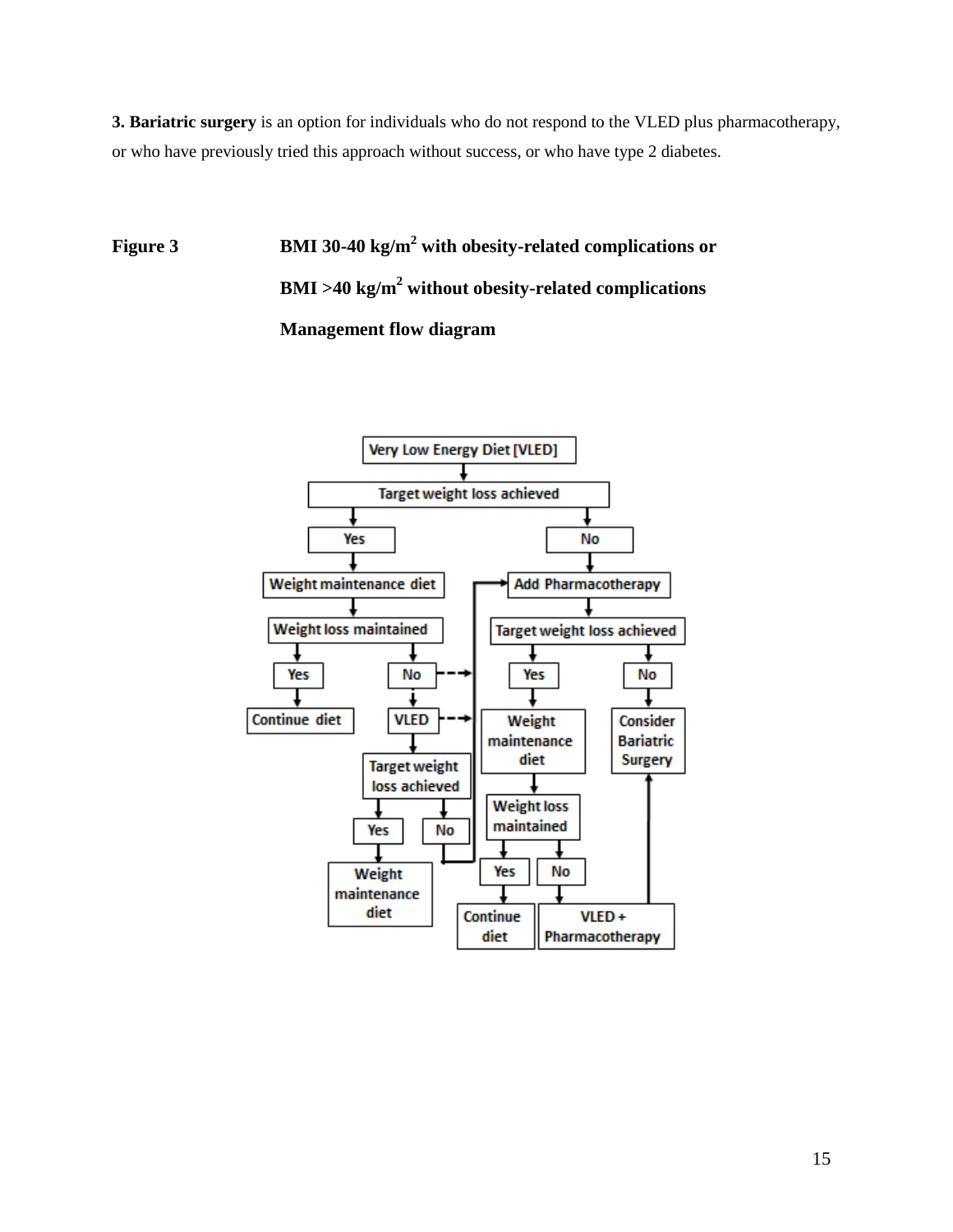# **4.3 Management of individuals with BMI >40 kg/m2 with obesity-related complication (Figure 4)**

These individuals should be considered for intensive medical interventions and are best managed in specialist care. Initial treatment should consider combining a VLED and pharmacotherapy. Subsequent management is guided by response. Bariatric surgery should be recommended especially in the presence of weight responsive complications or when previous interventions have not resulted in sustainable weight loss or health improvements.

# **Figure 4 BMI >40 kg/m2 with obesity-related complications**

**Management flow diagram**

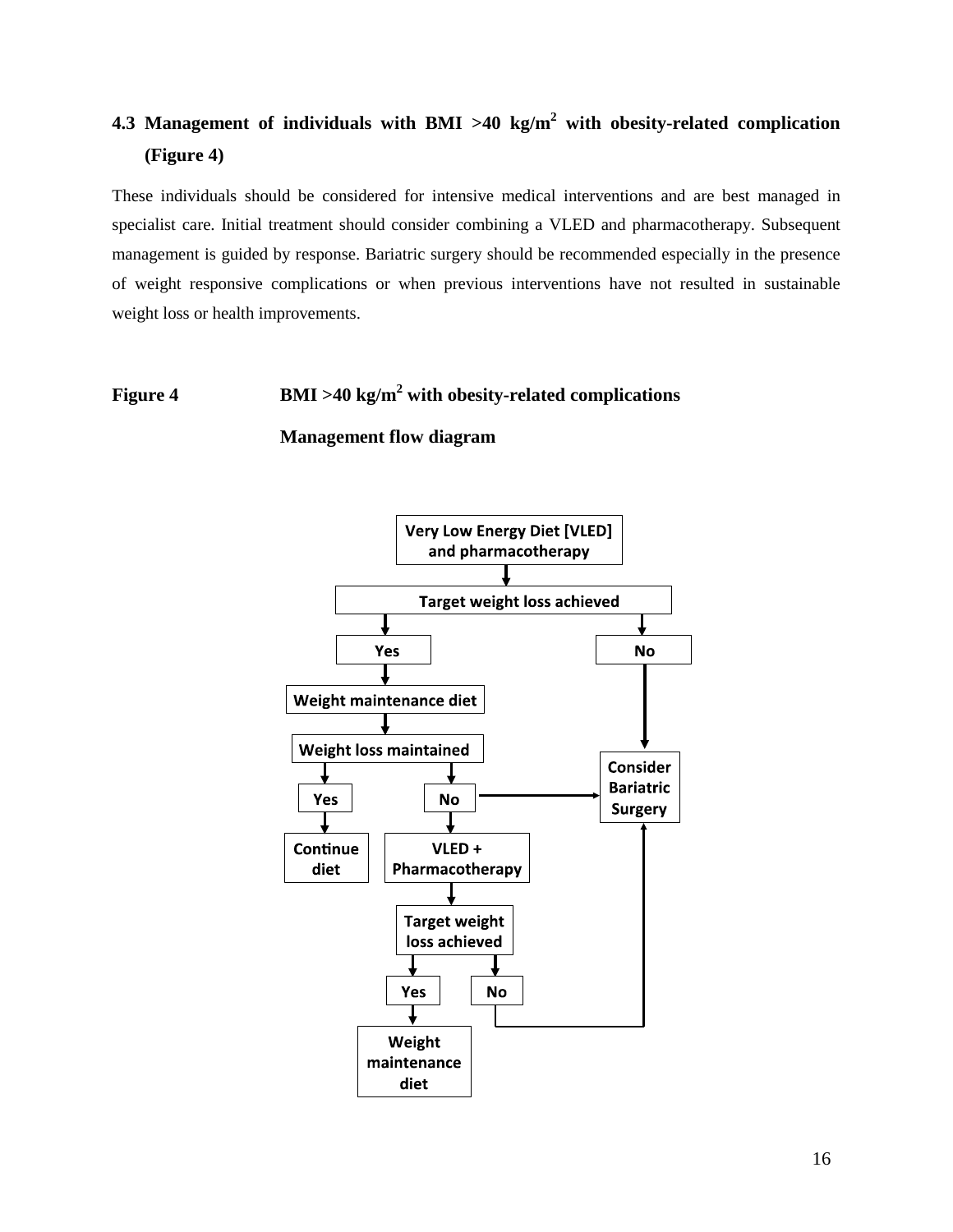## **Section 4: Special clinical situations**

#### **1. Age**

The nadir for lowest mortality associated with weight is not constant and varies with age, ethnicity and the presence of other disease. Obesity defined by BMI  $\geq$ 30 kg/m<sup>2</sup> does not carry the same mortality risk in older adults (>65 years) as in younger adults. With ageing, lowest mortality is associated with a BMI higher than the normal range [\[27\]](#page-22-8). Thus, the mortality risk associated with weight loss (including intentional) increases with age generating an altered risk to benefit ratio. Healthy ageing should therefore focus on lifestyle, quality nutrition and physical activity to improve cardiovascular fitness, optimise functional independence and quality of life.

## **1.1 Young adults (18-35 years)**

Adolescence and early adulthood are often associated with a decrease in physical activity and rapid weight gain. Particular attention should be given to early detection and management of individuals on a positive weight trajectory and with high cardio-metabolic risk. Interventions should be initiated early to prevent weight gain, complications and end-organ damage.

## **1.2 Older adults (>65 years)**

There is no clear BMI target in this age group. The main goal in older adults with obesity is to improve physical function and minimise the impact of obesity-related complications. In individuals with BMI 30-  $40 \text{ kg/m}^2$  and BMI >40 kg/m<sup>2</sup> without complications, the aims of treatment are to maintain health and physical function, prevent weight gain, and generate a more moderate intentional weight loss. In individuals with a BMI  $>40 \text{ kg/m}^2$  with obesity-related complications, more intensive therapies are indicated, but the importance of maintaining physical function, body composition, and quality nutrition may require specific lifestyle programs. When engaging older adults in intensive therapies, cardiovascular fitness should be considered.

#### **2. Pregnancy**

Obesity during pregnancy is associated with an increased risk of obstetric complications, hypertension, gestational diabetes, fetal macrosomia and increased risk of obesity in the offspring. In women with BMI  $>$ 30 kg/m<sup>2</sup>, a total weight gain not exceeding 9 kg is recommended [\[28,](#page-22-9) [29\]](#page-22-10). Gestational weight gain (GWG) should be closely monitored in women with obesity, as well as in women with a healthy prepregnancy weight, as excessive GWG is associated with poorer maternal and neonatal outcomes. In women with excessive weight gain, weight management strategies should be implemented. If indicated,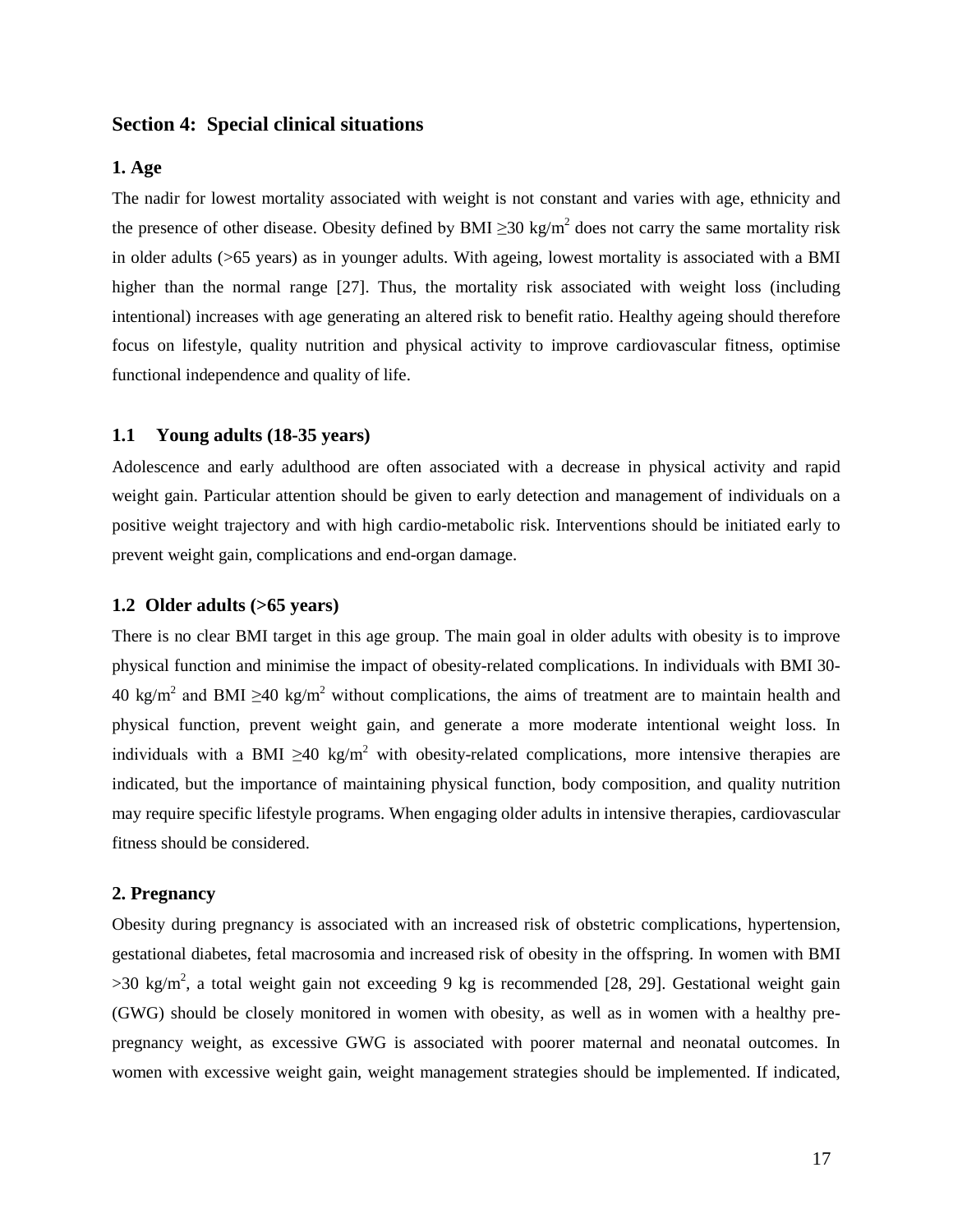bariatric surgery should be considered 12 to 18 months prior to pregnancy. All medications available for weight loss in Australia (either on-label or off-label) are category B for use in pregnancy.

## **Section 5: Implementation in primary care and linkage with specialist care**

Obesity is a chronic disease that requires lifelong management. GPs play a key role in identifying individuals with obesity and implementing appropriate interventions to support weight loss and/or prevention of weight regain. Primary care should assist individuals to access obesity support services that address the social complexity surrounding obesity. General practices can strategically improve services for these individuals and carers through personal education, education of practice staff, development of obesity focussed practice resources (e.g. weighing scales to monitor individuals across the obesity ranges as a matter of routine), and development of a referral network of specialist services or multidisciplinary teams able to address obesity and weight-related complications. Practice systems that exist for chronic disease management can be utilised for weight management such as recall systems and reviews focussing on high risk individuals with complications and bariatric surgical assessment [\[15,](#page-21-14) [30-33\]](#page-22-11).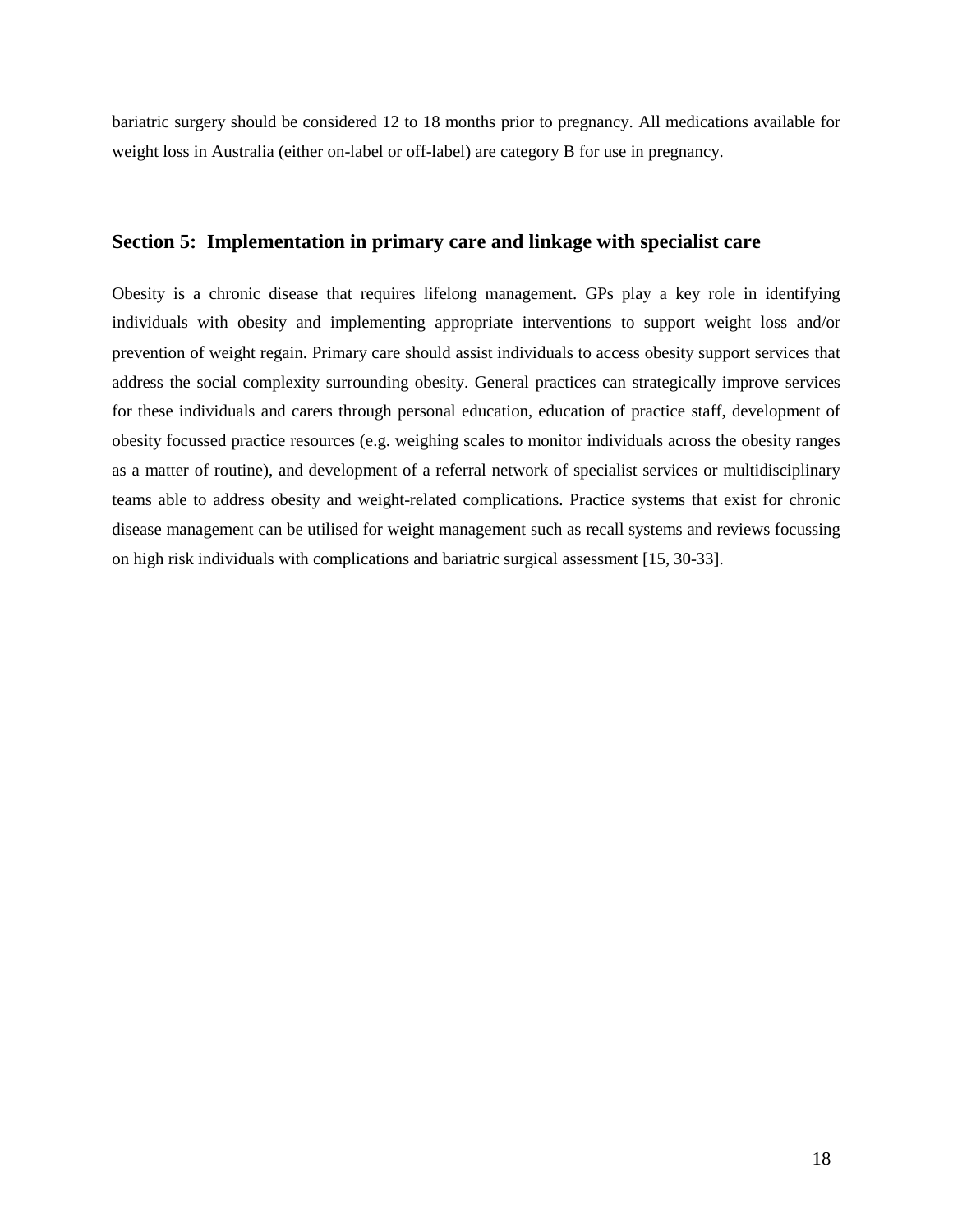## **APPENDIX 1 – Membership of working group**

## **Australian Diabetes Society representatives:**

A/Professor Sof Andrikopoulos, Department of Medicine, University of Melbourne, Melbourne Professor Stephen Colagiuri (Convenor), Boden Institute, University of Sydney, Sydney Dr Gary Deed, Mediwell, Brisbane Professor Joe Proietto, Department of Medicine, University of Melbourne, Melbourne

## **Australian and New Zealand Obesity Society representatives:**

Professor John Dixon, Baker IDI Heart and Diabetes Institute, Melbourne A/Professor Tania Markovic, Metabolism & Obesity Services, Royal Prince Alfred Hospital, Sydney

## **Obesity Surgery Society of Australian and New Zealand representatives:**

Professor Jeffrey Hamdorf, School of Surgery, University of Western Australia, Perth Dr Georgia Rigas, University of New South Wales, Sydney

## **Project Officer:**

Dr Nathalie Kizirian, Boden Institute, University of Sydney, Sydney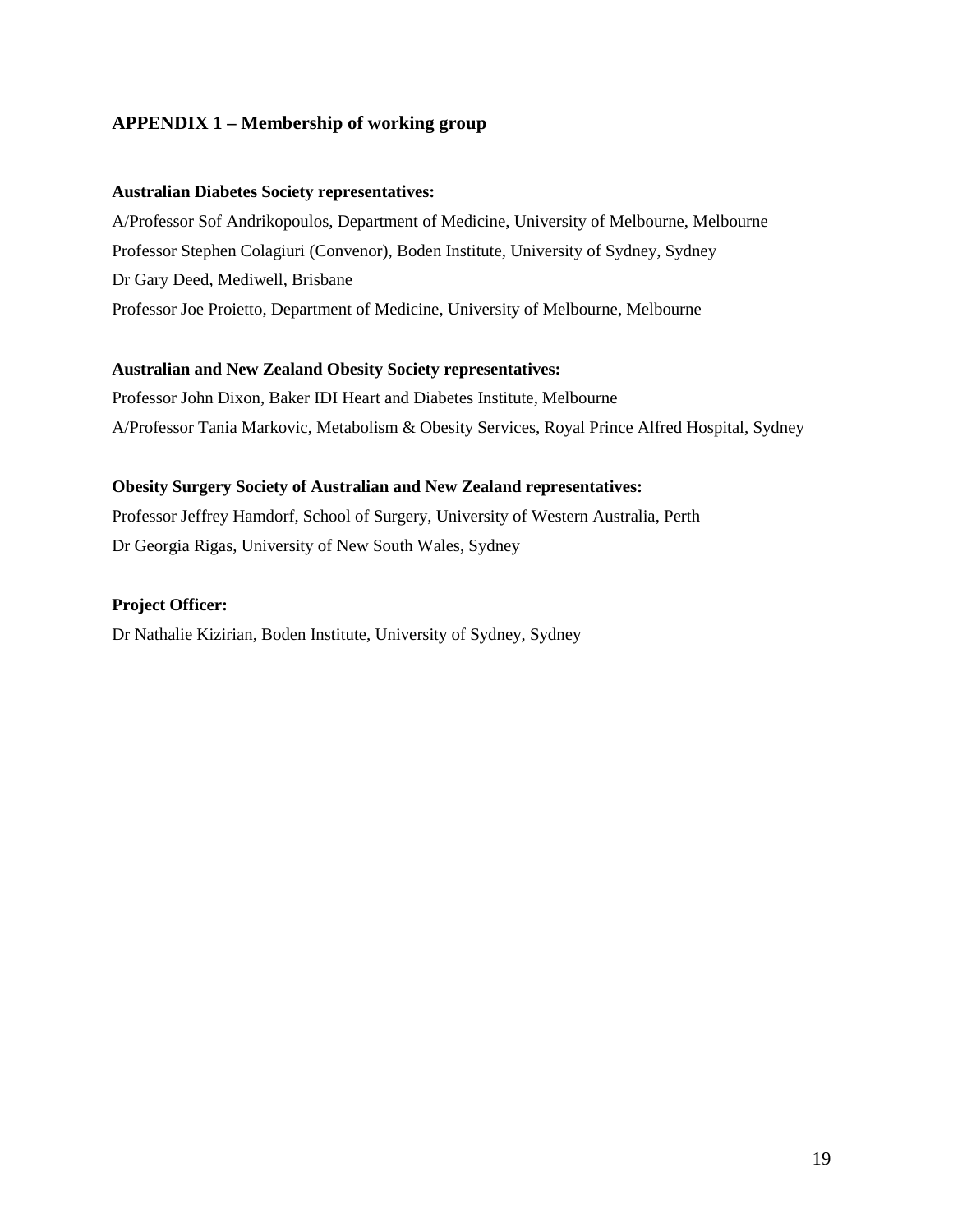# **APPENDIX 2:** Foods allowed and to avoid while on a VLED

| Allowed                      |                                   |                 | Avoid                              |
|------------------------------|-----------------------------------|-----------------|------------------------------------|
| Low starch vegetables        |                                   |                 |                                    |
| Alfalfa sprouts              | Celery                            | Radishes        | Corn                               |
| Asparagus                    | Cucumber                          | <b>Shallots</b> | Green peas                         |
| <b>Bean Sprouts</b>          | Eggplant                          | Silverbeet      | Legumes                            |
| <b>Bok Choy</b>              | Endive                            | Snow peas       | Lentils                            |
| <b>Broccoli</b>              | Green beans                       | Spinach         | Potatoes                           |
| <b>Brussels</b> sprouts      | Konjac noodles                    | Squash          | Sweet potato                       |
| Cabbage                      | Lettuce (all types)               | Tomatoes        | Parsnip                            |
| Capsicum                     | Leeks                             | Watercress      | Pumpkin                            |
| Carrots                      | Mushrooms                         | Zucchini        | Turnip                             |
| Cauliflower                  | Onions                            |                 |                                    |
| <b>Soups</b>                 |                                   |                 |                                    |
| <b>Stock cubes</b>           | Vegetable soups made from allowed |                 | All other soups                    |
| Bonox (in                    | vegetables                        |                 |                                    |
| moderation)                  | Miso soup                         |                 |                                    |
| <b>Sauces and condiments</b> |                                   |                 |                                    |
| Lemon & lime juice           | Soy sauce                         | Mustard         | Cream                              |
| Vinegar                      | Chilli                            | Tomato paste    | High calorie simmer                |
| Worcestershire sauce         | Diet, oil free or fat             |                 | sauces and dressings               |
| Tabasco sauce                | free salad dressings              |                 |                                    |
| <b>Herbs and spices</b>      |                                   |                 |                                    |
| All spice                    | Curry powder                      | Oregano         |                                    |
| <b>Basil</b>                 | Dill                              | Paprika         |                                    |
| Celery flakes                | Fennel                            | Parsley         |                                    |
| Chilli                       | Garlic                            | Pepper          |                                    |
| Chives                       | Ginger                            | Rosemary        |                                    |
| Cinnamon                     | Lite salt                         | Sage            |                                    |
| Cloves                       | Mint                              | Thyme           |                                    |
| Coriander                    | Mustard seed                      | Tumeric         |                                    |
| Cumin                        | Nutmeg                            | Taragon         |                                    |
| <b>Others</b>                |                                   |                 |                                    |
| Low joule jellies            |                                   |                 | Fruit and fruit juice              |
| Artificial sweeteners        |                                   |                 | Alcohol                            |
| Tea, coffee, diet drinks     |                                   |                 | Milk                               |
|                              |                                   |                 | Sugary drinks<br>Flavoured mineral |
|                              |                                   |                 |                                    |
|                              |                                   |                 |                                    |
|                              |                                   |                 | waters<br>Discretionary foods      |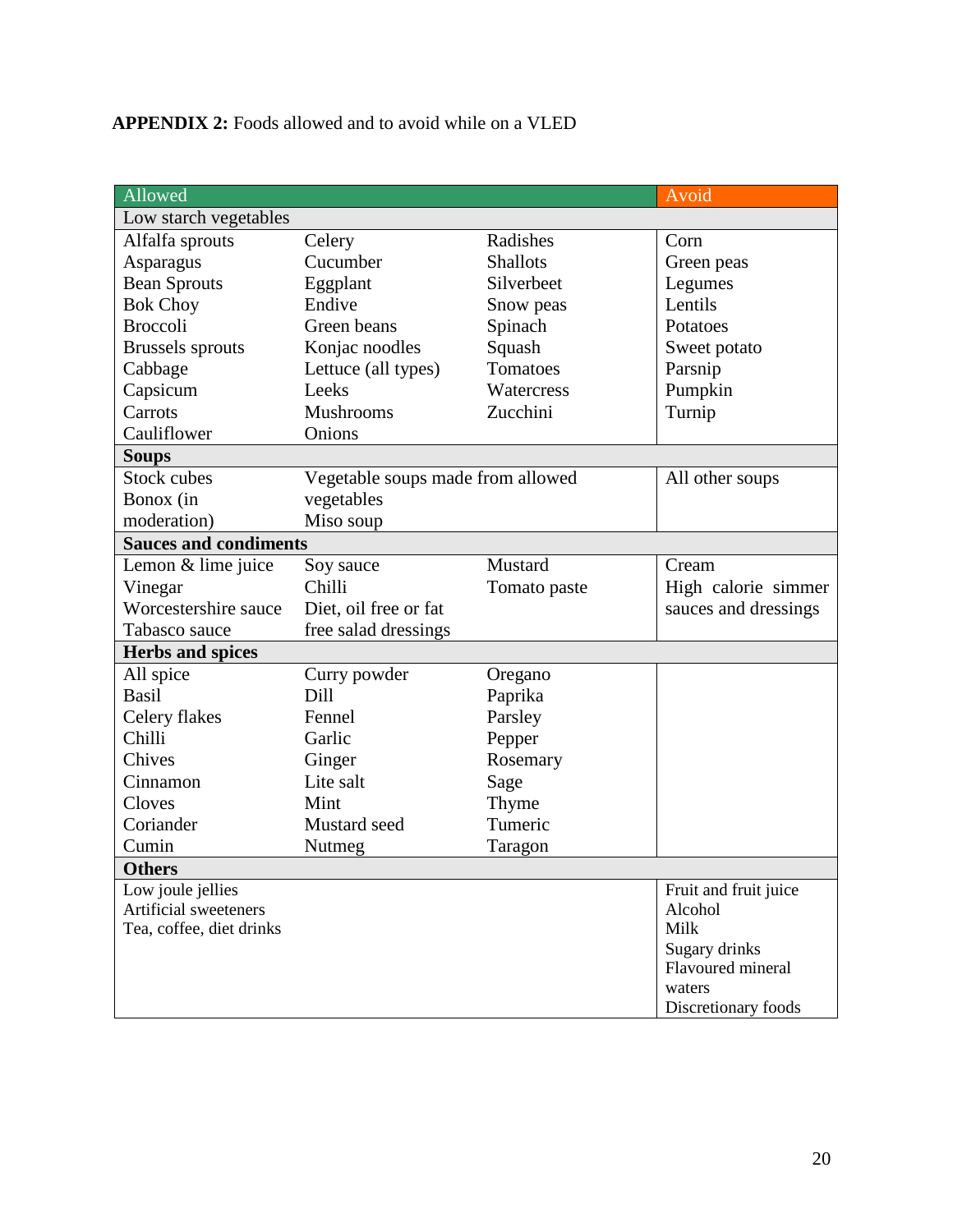**APPENDIX 3:** Summary of weight loss interventions<sup>[1](#page-20-0)</sup>

| <b>Intervention</b>                                     | <b>Summary of effect</b>                                                                                                   |  |
|---------------------------------------------------------|----------------------------------------------------------------------------------------------------------------------------|--|
|                                                         |                                                                                                                            |  |
| Lifestyle change                                        | $>10\%$ weight loss in few studies; weight loss<br>difficult to maintain for many individuals.                             |  |
|                                                         | Study results:                                                                                                             |  |
|                                                         | • Dietary change: average weight loss 3-5 kg at<br>12months; 0 kg at 5 years                                               |  |
|                                                         | Dietary change and exercise: average weight<br>loss $5-10$ kg at 12 months; 0-3 kg at 5 years                              |  |
|                                                         | Lifestyle change and psychological<br>$\bullet$<br>intervention: average weight loss 3-4 kg at 5<br>years                  |  |
|                                                         |                                                                                                                            |  |
| <b>Combined lifestyle change and</b><br>pharmacotherapy | $>10\%$ weight loss in some but not all studies;<br>weight loss maintained $>5$ years in some but not all<br>participants. |  |
|                                                         | Study results:                                                                                                             |  |
|                                                         | Orlistat and dietary change: average weight loss<br>6-10 kg at 12 months; 2-3 kg at 5 years                                |  |
|                                                         | • Phentermine and dietary change: average<br>weight loss $6.4$ kg 12 weeks [16]                                            |  |
|                                                         | Liraglutide and lifestyle change: average weight<br>loss 8% at 56 weeks [20]                                               |  |
|                                                         |                                                                                                                            |  |
| Bariatric surgery with maintained lifestyle<br>changes  | >10% weight loss consistently across studies;<br>weight loss likely to be maintained $>5$ years                            |  |
|                                                         | Laparoscopic adjustable gastric banding:<br>average weight loss 20% at 12 months; 12%<br>at 10 years                       |  |
|                                                         | Vertical gastrectomy: average weight loss<br>25% at 12 months; 16% at 10 years [34]                                        |  |
|                                                         | Roux-en-Y gastric bypass: average weight<br>loss 33% at 12 months; 30% at 10 years                                         |  |

<span id="page-20-0"></span> $<sup>1</sup>$  Adapted from the 2013 NHMRC table 6.4 [3].</sup>  $\overline{a}$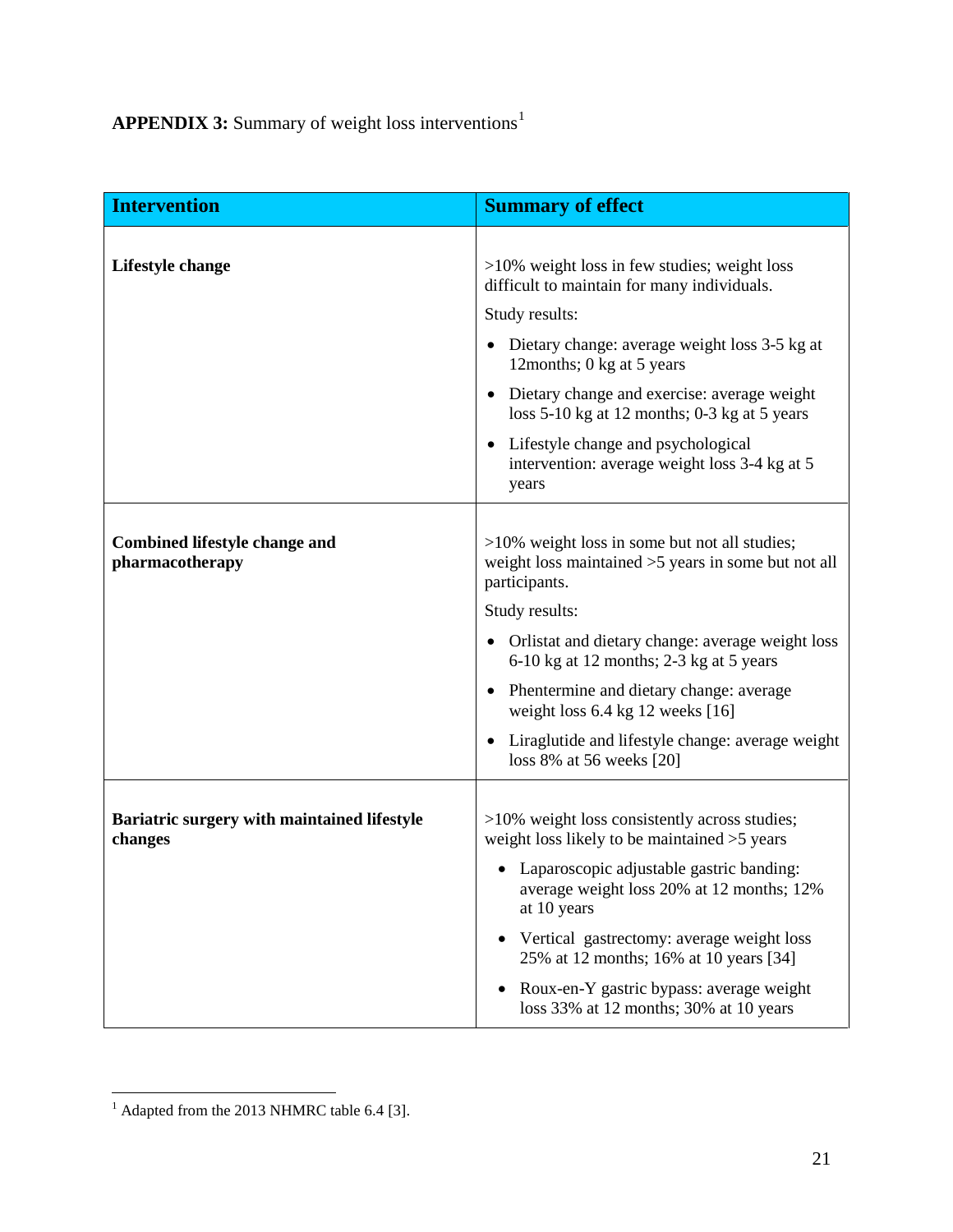## **References**

- <span id="page-21-0"></span>1. Australian Bureau of Statistics, *Australian Health Survey: First Results, 2014-15*. 2015.
- <span id="page-21-1"></span>2. PWC, *Weighing the cost of obesity: A case for action*. 2015.
- <span id="page-21-2"></span>3. National Health and Medical Research Council, *Clinical practice guidelines for the management of overweight and obesity in adults, adolescents and children in Australia*. 2013, National Health and Medical Reserach Council: Melbourne.
- <span id="page-21-3"></span>4. Royal Australian College of General Practioners, *Guidelines for preventive activities in general practice, 8th edition*. 2012: East Melbourne.
- <span id="page-21-4"></span>5. Diabetes Prevention Program Research, G., et al., *10-year follow-up of diabetes incidence and weight loss in the Diabetes Prevention Program Outcomes Study.* Lancet, 2009. **374**(9702): p. 1677-86.
- <span id="page-21-5"></span>6. Obesity Australia, *Rethink Obesity: A media guide on how to report on obesity*. 2015.
- <span id="page-21-6"></span>7. National Health and Medical Research Council, *Australian Dietary Guidelines*. 2013, National Health and Medical Reserach Council: Canberra.
- <span id="page-21-7"></span>8. National Health and Medical Research Council. *Australian Guide to Healthy Eating*. Available from: https:/[/http://www.eatforhealth.gov.au/guidelines/australian-guide](http://www.eatforhealth.gov.au/guidelines/australian-guide-healthy-eating)[healthy-eating.](http://www.eatforhealth.gov.au/guidelines/australian-guide-healthy-eating)
- <span id="page-21-8"></span>9. Sacks, F.M., et al., *Comparison of weight-loss diets with different compositions of fat, protein, and carbohydrates.* N Engl J Med, 2009. **360**(9): p. 859-73.
- <span id="page-21-9"></span>10. Hu, T., et al., *Effects of low-carbohydrate diets versus low-fat diets on metabolic risk factors: a meta-analysis of randomized controlled clinical trials.* Am J Epidemiol, 2012. **176 Suppl 7**: p. S44-54.
- <span id="page-21-10"></span>11. Sumithran, P. and J. Proietto, *Safe year-long use of a very-low-calorie diet for the treatment of severe obesity.* Med J Aust, 2008. **188**(6): p. 366-8.
- <span id="page-21-11"></span>12. Fothergill, E., et al., *Persistent metabolic adaptation 6 years after "The Biggest Loser" competition.* Obesity (Silver Spring), 2016. **24**(8): p. 1612-9.
- <span id="page-21-12"></span>13. Johansson, K., M. Neovius, and E. Hemmingsson, *Effects of anti-obesity drugs, diet, and exercise on weight-loss maintenance after a very-low-calorie diet or low-calorie diet: a systematic review and meta-analysis of randomized controlled trials.* Am J Clin Nutr, 2014. **99**(1): p. 14-23.
- <span id="page-21-13"></span>14. Australian Government, *More than half of all Australian adults are not active enough*, Department of Health, Editor. 2014.
- <span id="page-21-14"></span>15. The Royal Australian College of General Practitioners, *Smoking, nutrition, alcohol, physical activity (SNAP): A population health guide to behavioural risk factors in general practice, 2nd edn*. 2015: Melbourne.
- <span id="page-21-15"></span>16. Kang, J.G., et al., *Randomized controlled trial to investigate the effects of a newly developed formulation of phentermine diffuse-controlled release for obesity.* Diabetes Obes Metab, 2010. **12**(10): p. 876-82.
- <span id="page-21-16"></span>17. Munro, J.F., et al., *Comparison of continuous and intermittent anorectic therapy in obesity.* Br Med J, 1968. **1**(5588): p. 352-4.
- <span id="page-21-17"></span>18. Garvey, W.T., et al., *Two-year sustained weight loss and metabolic benefits with controlled-release phentermine/topiramate in obese and overweight adults (SEQUEL): a randomized, placebo-controlled, phase 3 extension study.* Am J Clin Nutr, 2012. **95**(2): p. 297-308.